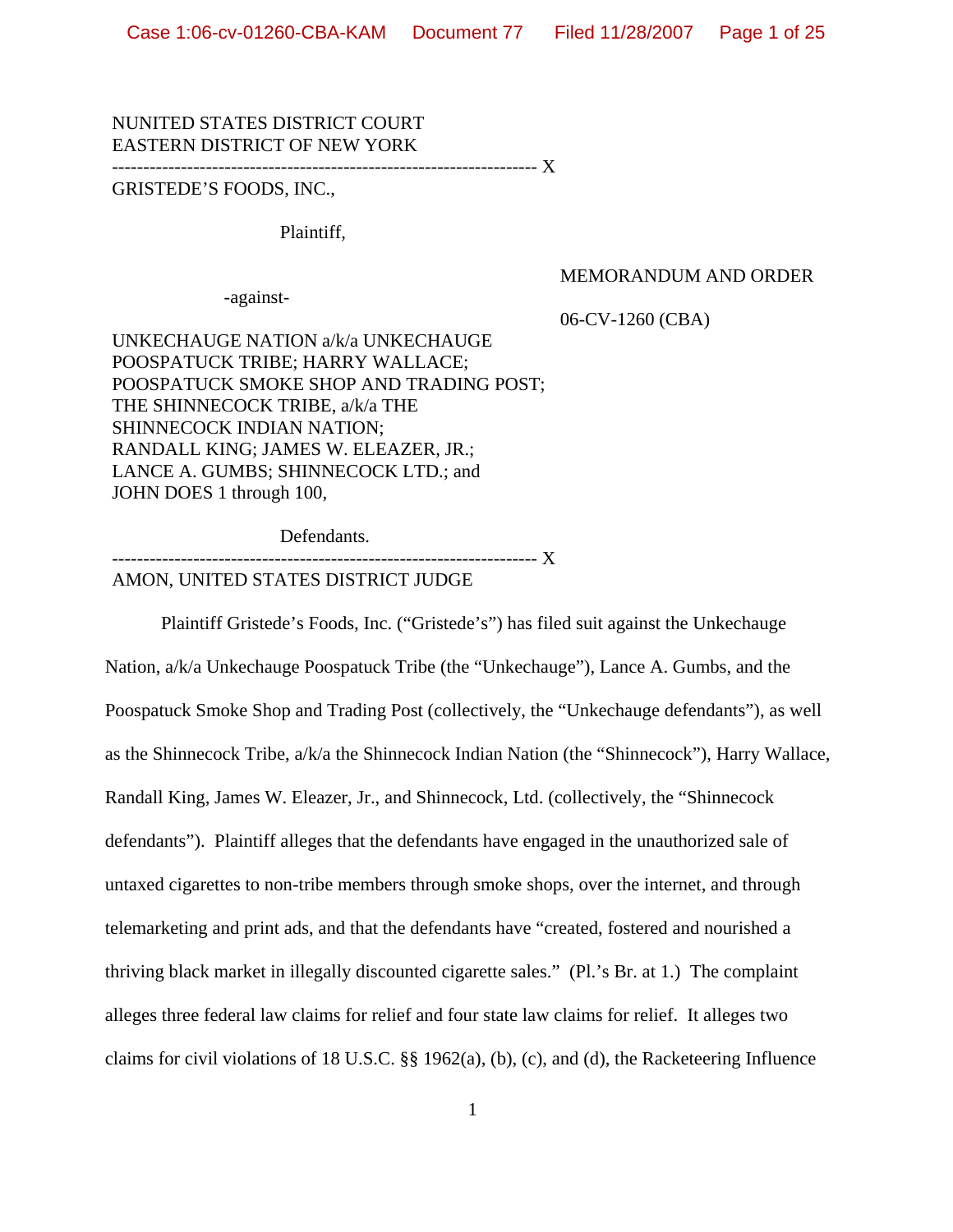and Corrupt Organizations Act ("RICO"), one against the Unkechauge defendants, and one against the Shinnecock defendants. The complaint also alleges, against all defendants, one claim of false advertising in violation of the Lanham Act, 15 U.S.C. § 1125(a); two claims for violations of New York statutes prohibiting false advertising and deceptive trade practices, New York General Business Law §§ 349 and 350; a claim for common law unfair competition; and a claim for common law unjust enrichment. The defendants have moved to dismiss all claims pursuant to Rule 12(b)(6) of the Federal Rules of Civil Procedure. For the reasons set forth below, defendants' motions are granted in part and denied in part.

# **I. Standard of Review**

Under Rule 12(b)(6), a complaint may be dismissed "for failure of the pleading to state a claim upon which relief can be granted." Fed. R. Civ. P. 12(b)(6). Although "a complaint attacked by a Rule12(b)(6) motion to dismiss does not need detailed factual allegations, a plaintiff's obligation to provide the grounds of his entitlement to relief requires more than labels and conclusions, and a formulaic recitation of the elements of a cause of action will not do. . . . Factual allegations must be enough to raise a right to relief above the speculative level . . . on the assumption that all the allegations in the complaint are true (even if doubtful in fact)." Bell Atl. Corp. v. Twombly, 127 S.Ct. 1955, 1965-66 (2007) (internal citations and quotations omitted). Thus, in order to survive a motion to dismiss, a complaint must contain "enough fact to raise a reasonable expectation that discovery will reveal evidence" that the alleged violation of law took place. Id. at 1965. The Second Circuit has interpreted Twombly to require "a flexible 'plausibility standard,' which obliges a pleader to amplify a claim with some factual allegations in those contexts where such amplification is needed to render the claim plausible." Iqbal v. Hasty,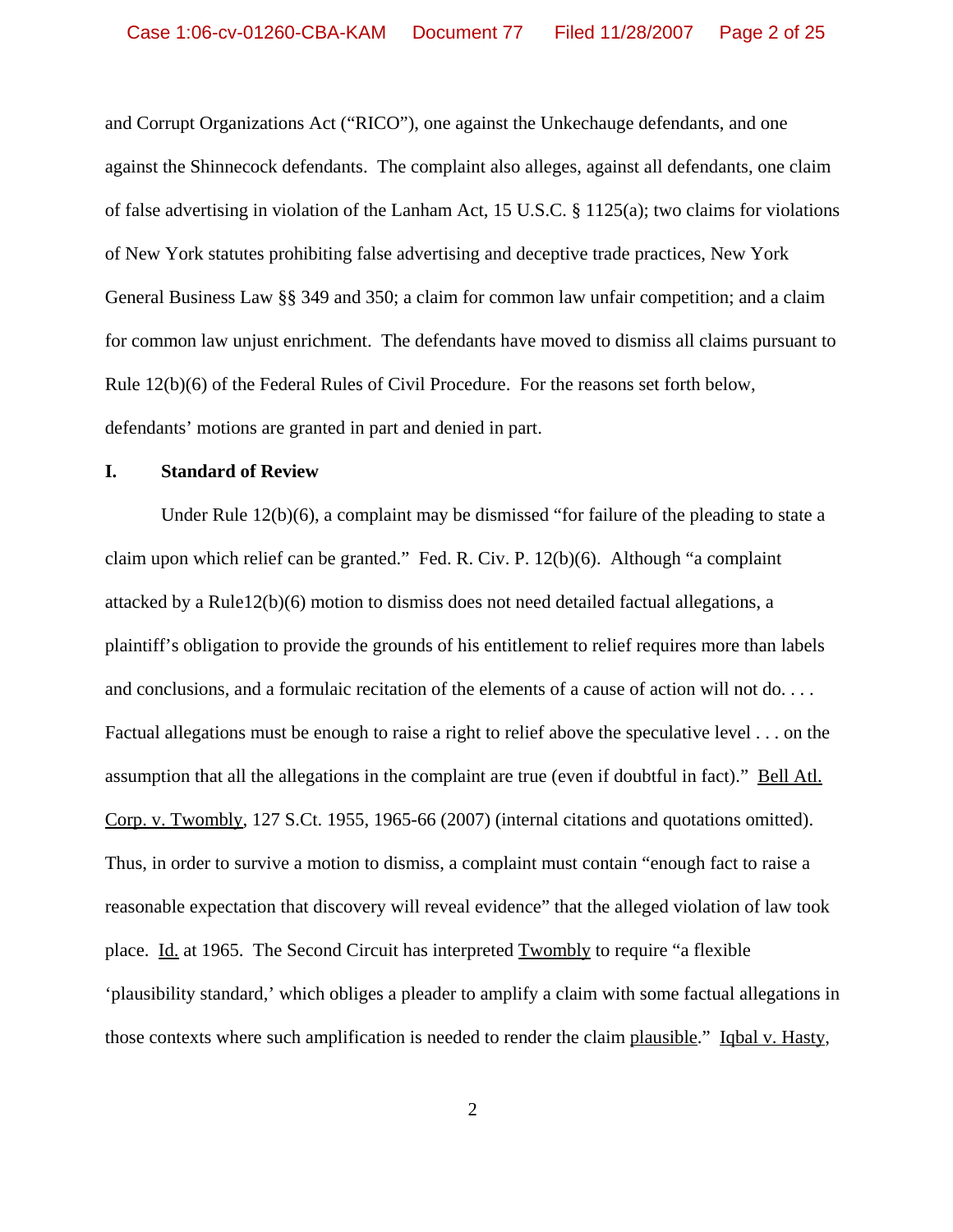490 F.3d 143, 157-58 (2d Cir. 2007) (emphasis in original).

When determining the sufficiency of a pleading for Rule 12(b)(6) purposes,

"consideration is limited to the factual allegations in plaintiffs' [ ] complaint, which are accepted as true, to documents attached to the complaint as an exhibit or incorporated in it by reference, to matters of which judicial notice may be taken, or to documents either in plaintiffs' possession or of which plaintiffs had knowledge and relied on in bringing suit." Brass v. Am. Film Techs., Inc., 987 F.2d 142, 150 (2d Cir. 1993) (citations omitted). The Court will draw all reasonable inferences in the plaintiff's favor. Chambers v. Time Warner Inc., 282 F.3d 147, 152 (2d Cir. 2002).

### **II. Discussion**

#### **A. Plaintiff is Granted Leave to Amend the Complaint**

The Unkechauge argue that the case against it should be dismissed because they have not been properly named by Gristede's. New York State Indian Law §§ 150-153 specifically names the Unkechauge people as the "Poospatuck (Unkechauge) Indian Nation" or the "Poospatuck Indian tribe." However, the tribe is referenced in the complaint as "the Unkechauge Nation, a/k/a Unkechauge Poospatuck Tribe." In addition, the Unkechauge defendants argue that the "Poospatuck Smoke Shop and Trading Post" "does not exist" as "no such entity is registered with the New York Department of State or filed with the Suffolk County Clerk as a DBA, partnership or sole proprietorship." (Unkechauge Def.'s Br. at 3-4, 6.) Similarly, the Shinnecock defendants allege that "Shinnecock Ltd." is a non-existent entity because it is not registered with the New York Department of State. (Shinnecock Def.'s Br. at 20-21.)

According to Rule 15(a) of the Federal Rules of Civil Procedure, leave to amend the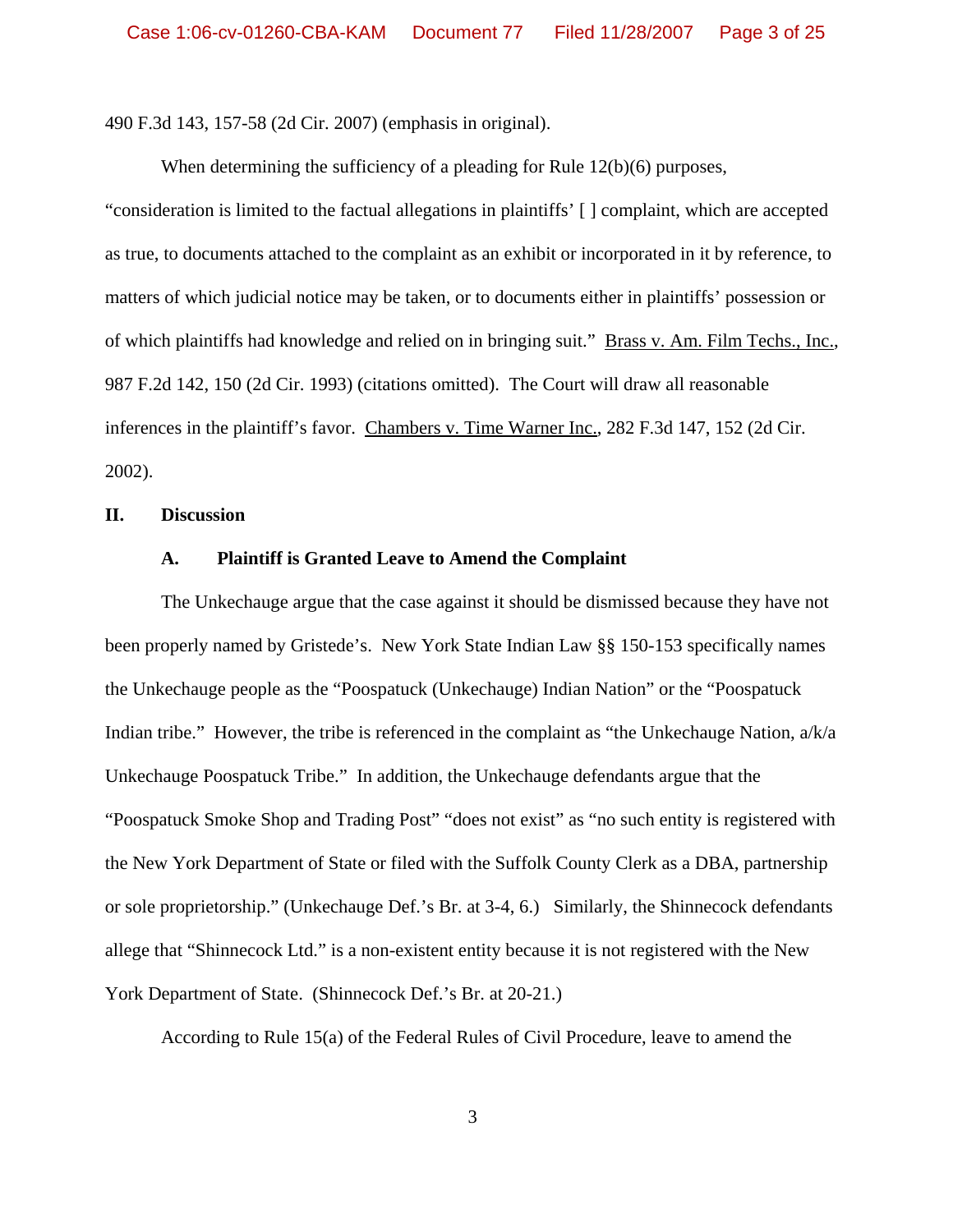complaint "shall be freely given when justice so requires." Fed. R. Civ. P. 15(a). Furthermore, an amended pleading that "changes the party or the naming of the party" against whom a claim is asserted will "relate back" to the date of the original pleading when the claim asserted in the amended pleading arose out of the conduct, transaction, or occurrence set forth in the original complaint, and the party received notice of the action within the period provided by Rule 4(m) for service of the summons. Fed Rule Civ. P.  $15(c)(3)$ . The Court grants the Gristede's leave to amend the complaint to properly name the Unkechauge defendants, as there is no dispute that the proper defendants received actual notice of this action prior to the expiration of the initial 120-day period for service under Rule 4(m).

In addition, the Court finds that registration with the New York Department of State is not dispositive of whether "Poospatuck Smoke Shop and Trading Post" and "Shinnecock Ltd." are suable entities. The Court declines to dismiss plaintiff's claims against these defendants on this ground.

#### **B. RICO Claims**

The RICO statute makes it unlawful for any person to: (a) use or invest income from a pattern of racketeering activity to acquire an interest in, establish, or operate an enterprise; (b) acquire or maintain an interest in an enterprise through a pattern of racketeering activity; (c) conduct or participate in the affairs of an enterprise through a pattern of racketeering activity; or (d) conspire to do any of the above. 18 U.S.C.  $\S$  1962(a)-(d). Section 1964(c) creates a private civil cause of action for "[a]ny person injured in his business or property by reason of a violation of section 1962." Id. § 1964(c).

In order to demonstrate standing under the RICO statute, a plaintiff must plead and

4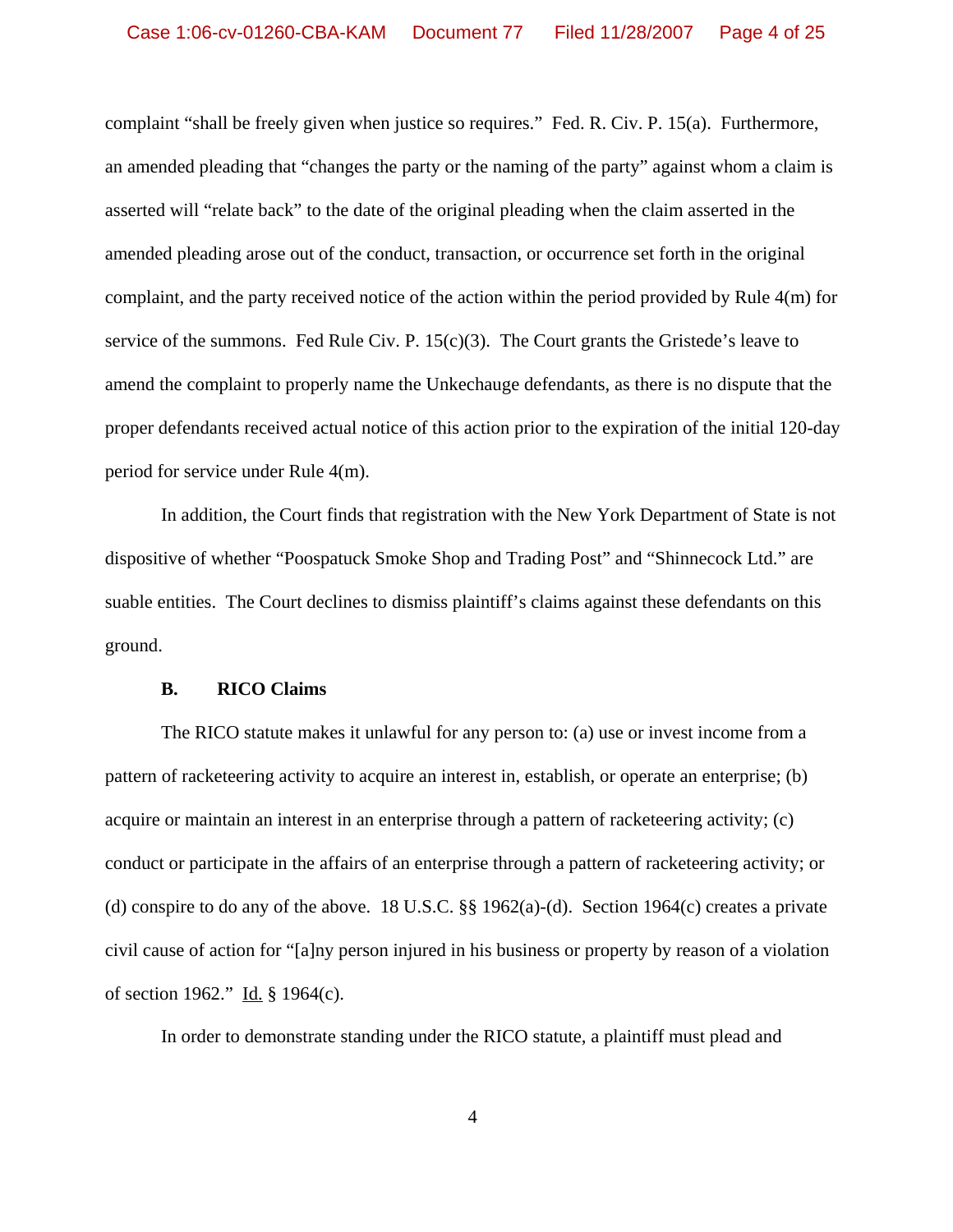ultimately prove "(1) a violation of the RICO statute, 18 U.S.C. § 1962; (2) an injury to business or property; and (3) that the injury was caused by the violation of Section 1962." De Falco v. Bernas, 244 F.3d 286, 305 (2d Cir. 2001) (quoting Pinnacle Consultants, Ltd. v. Leucadia Nat'l Corp., 101 F.3d 900, 904 (2d Cir. 1996)); accord Lerner v. Fleet Bank, N.A., 318 F.3d 113, 120 (2d Cir. 2003). Because a civil RICO plaintiff must plead that his injuries were caused "by reason of" the defendant's RICO violation, 18 U.S.C. § 1964(c), a civil RICO plaintiff "only has standing if, and can only recover to the extent that, he has been injured in his business or property by the conduct constituting the violation." Ouaknine v. MacFarlane, 897 F.2d 75, 83 (2d Cir.1990) (quoting Sedima, S.P.R.L. v. Imrex Co., 473 U.S. 479, 496 (1985)) (emphasis omitted). Furthermore, there must be a "direct relation between the injury asserted and the injurious conduct alleged." Anza v. Ideal Steel Supply Corp., \_\_\_ U.S. \_\_\_, 126 S.Ct. 1991, 1996 (2006) ("Anza") (citing Holmes v. Sec. Investor Protection Corp., 503 U.S. 258, 268 (1992)).

#### **1. Plaintiff's RICO Section 1962(c) Claim**

RICO Section 1962(c) prohibits conducting or participating in the affairs of an enterprise through a pattern of racketeering activity. 18 U.S.C. § 1962(c). As discussed above, a plaintiff must allege that the conduct constituting a RICO violation caused injury to the plaintiff's business or property. The compensable injury flowing from a violation of section 1962(c) "necessarily is the harm caused by predicate acts sufficiently related to constitute a pattern, for the essence of the violation is the commission of those acts in connection with the conduct of an enterprise." Sedima, 473 U.S. at 497; see also Ouaknine, 897 F.2d at 83. A plaintiff, therefore, must plausibly allege that the predicate acts themselves are the proximate cause of its injury. See Anza, 126 S.Ct. at 1996-97. Analysis of causation under Section 1962(c) is controlled by the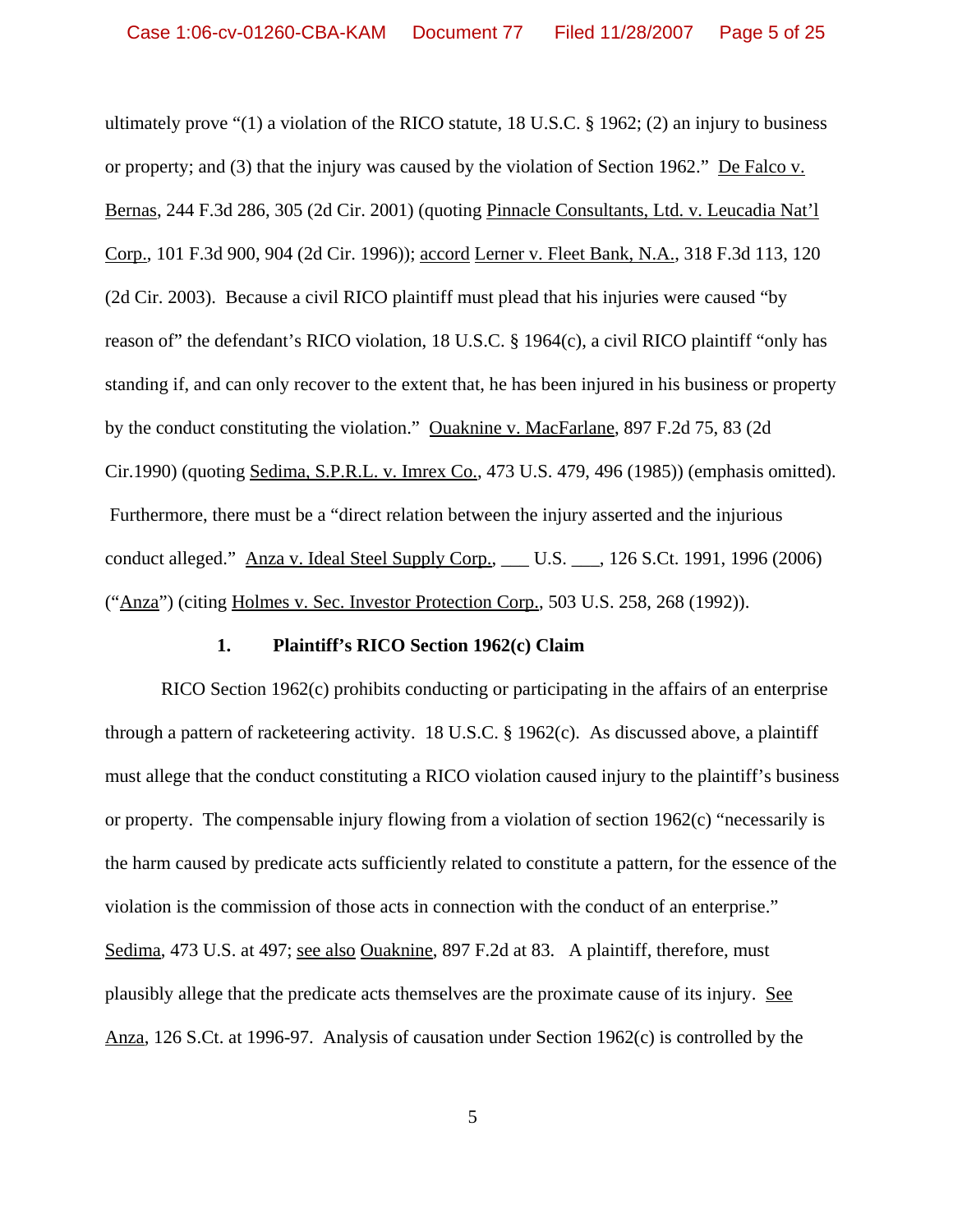Supreme Court's decision in Anza v. Ideal Steel Supply Corp. 126 U.S. 1991 (2006), which found that the connection between defendant's alleged tax fraud and competitor's lost sales was too attenuated to allow a competitor to maintain civil suit for section 1962(c) violations, as the claim failed to meet Section 1964(c)'s requirement for a "direct causal connection" between the alleged injury and the defendant's conduct.<sup>1</sup> See also Globe Wholesale Tobacco Distrib. v. Worldwide Wholesale, No. 06 Civ. 2865, 2007 WL 2826630, at \*4 (S.D.N.Y. September 29, 2007) ("The Section 1962 $(c)$  causation analysis is controlled by  $\Delta$ nza.").

In the instant case, plaintiff asserts that defendants sell tax-free cigarettes through a pattern racketeering activity that involves predicate acts of mail fraud in violation of 18 U.S.C. § 1341, wire fraud in violation of 18 U.S.C. § 1343, as well as violations of 18 U.S.C. § 2342 (the Contraband Cigarette Trafficking Act), and 18 U.S.C. § 2320 ("Trafficking in Counterfeit goods or services"). Plaintiff claims that it has been harmed because its stores "sell cigarettes at prices that include all applicable State and local excise taxes," while defendants' illegal sales of untaxed cigarettes "have given [them] an unfair competitive advantage over the Plaintiff which must sell cigarettes at substantially higher prices." (Compl. ¶¶ 5, 35.) Thus, plaintiff asserts that it has "lost in excess of \$20 million in cigarette sales." ( $\underline{Id}$ . [35.)

The connection between plaintiff's injury and the defendants' alleged RICO violations is too "attenuated" to sustain a civil RICO claim. In this case, the RICO violation alleged by the

<sup>1</sup> The facts of Anza are similar to the instant case and therefore are instructive. In Anza, the plaintiff and defendant conducted competing businesses selling steel mill products and related supplies and services. 126 S.Ct. at 1994. Plaintiff alleged that defendant adopted a practice of not charging New York State sales tax to cash-paying customers, which allowed defendant to reduce its prices without affecting its profits. Id. Plaintiff brought suit under RICO § 1962(c), alleging that defendant's practices gave it an illegal, competitive advantage in the market. Id. at 1995.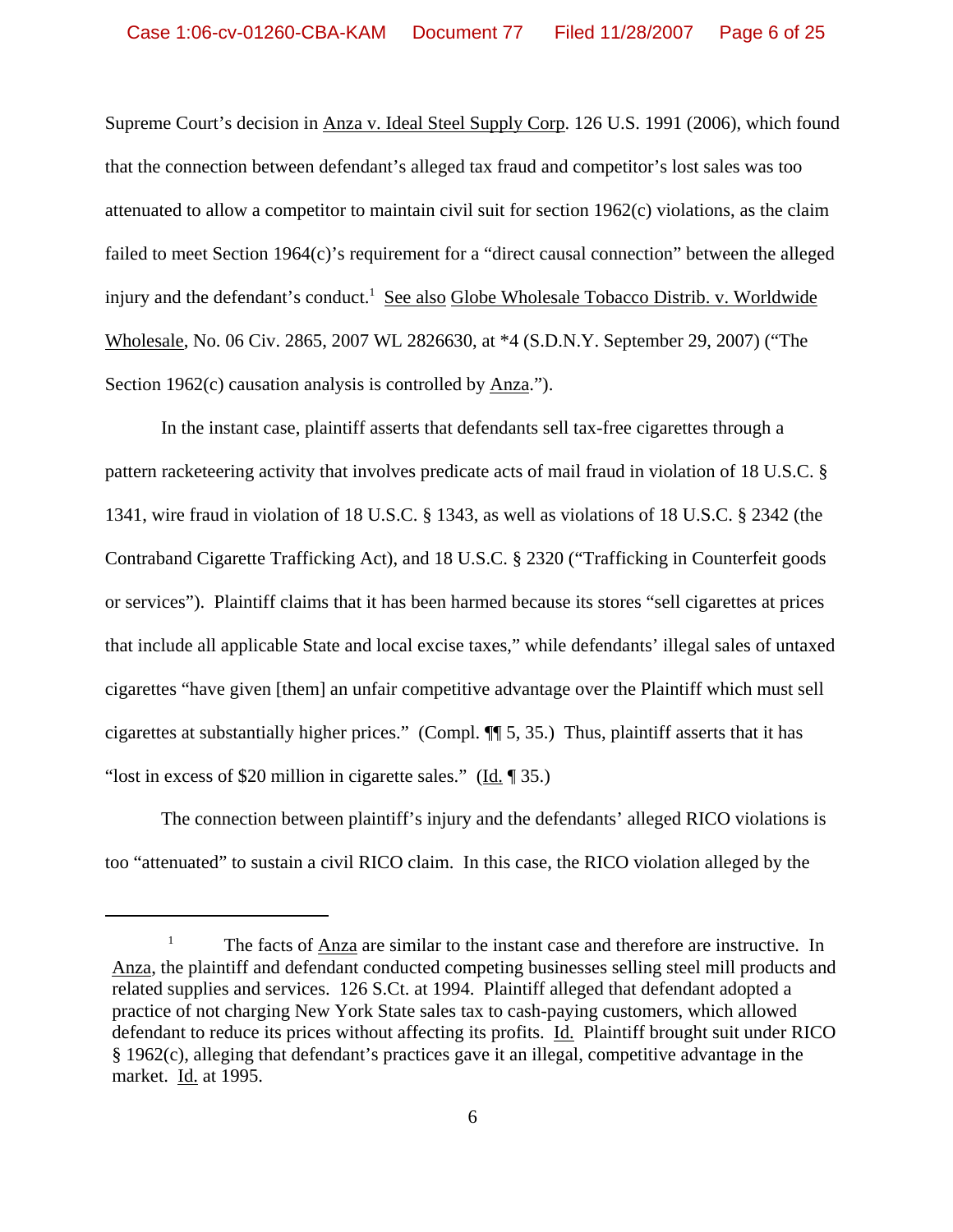plaintiff is that defendants sell tax-free, and therefore discounted, cigarettes through a pattern racketeering. The direct victim of the defendants' conduct is the State of New York, who is allegedly losing tax revenue on illegally untaxed cigarettes, or perhaps the purchasers of those cigarettes, who erroneously believe that they need not pay taxes on the cigarettes. The plaintiff in this case, as in Anza, is not a direct victim of this conduct. See Anza, 126 S.Ct. at 1997 ("It was the State being defrauded and the State that lost tax revenue as a result.") Although the plaintiff in this case asserts that it has suffered its own harms by the defendants' alleged failure to charge customers applicable taxes, "[t]he cause of [the plaintiff's] asserted harms . . . is a set of actions (offering lower prices) entirely distinct from the alleged RICO violation (defrauding the State)." Id; see also Globe Wholesale Tobacco Distrib., 2007 WL 2826630, at \*4 (dismissing plaintiff's 1962(c) claim because "[p]laintiff's alleged harm was caused by a set of actions (offering lower prices) distinct from the alleged RICO violation (transporting counterfeit tax stamps and distributing contraband cigarettes)").

As the Supreme Court has explained, "[t]his conclusion is confirmed by considering the directness requirement's underlying premises." Anza, 126 S.Ct. at 1997. One of the reasons informing the proximate cause requirement is that difficulties may arise when courts attempt to ascertain the damages caused by some remote action. Holmes, 503 U.S. at 269 ("[T]he less direct an injury is, the more difficult it becomes to ascertain the amount of a plaintiff's damages attributable to the violation, as distinct from other, independent factors.") Here, as in Anza, the injury plaintiff alleges is its own loss of sales resulting from defendants' decreased prices. However, ascertaining how much of the plaintiff's lost profits are attributable to the defendants' alleged RICO activities would be a highly complex matter. As the Court in Anza noted,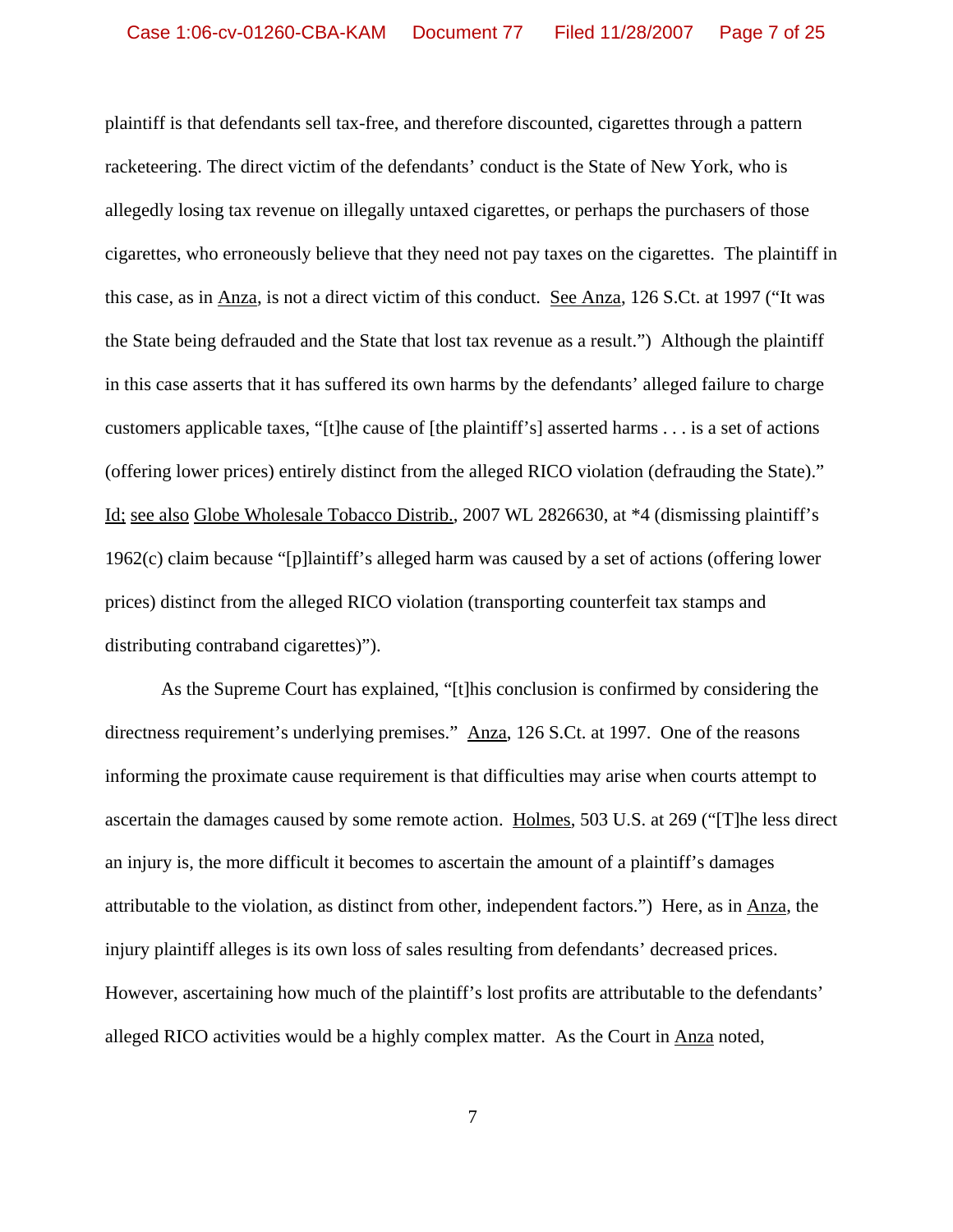"businesses lose and gain customers for many reasons, and it would require a complex assessment to establish what portion of [the plaintiff's] lost sales were the product of [the defendant's] decreased prices." 126 S.Ct at 1997.

The Court finds unpersuasive plaintiff's argument that it has suffered a more direct injury than the plaintiff in Anza. Indeed, the correlation between defendants' lower prices and plaintiff's lost profits would likely have been easier to ascertain in Anza than in the instant case. In Anza, the plaintiff and defendant were one another's "principal competitor." Id. at 1994. By contrast, the plaintiff and defendants in this case are not direct competitors; the defendants do not operate grocery stores in the New York City metropolitan area. In addition, to the degree that plaintiff and defendant are competitors, the plaintiff is one of many proprietors affected by the defendants' alleged actions. See Globe Wholesale Tobacco Distrib., 2007 WL 2826630, at \*5 (rejecting plaintiff's attempt to distinguish Anza and noting that the harm suffered by plaintiff was remote, in part because "plaintiff is one of many competitors harmed by defendants' lower prices").

Plaintiff also claims that, because of the defendants' actions, many more cigarettes are sold in New York than would be otherwise. In particular, plaintiff claims that defendants sell to underage purchasers and make cigarettes "more affordable and therefore more available, thereby promoting increased smoking." (Pl.'s Br. at 36-37 (citing Compl. at ¶¶ 31, 33).) Thus, another complicating factor would be ascertaining to what extent defendants are causing the plaintiff to lose business, as opposed to creating new business. The Supreme Court explained in Anza:

A court considering the claim would need to begin by calculating the portion of [the defendants'] price drop attributable to the alleged pattern of racketeering activity. It next would have to calculate the portion of [the plaintiff's] lost sales attributable to the relevant part of the price drop. The element of proximate causation recognized in Holmes [v.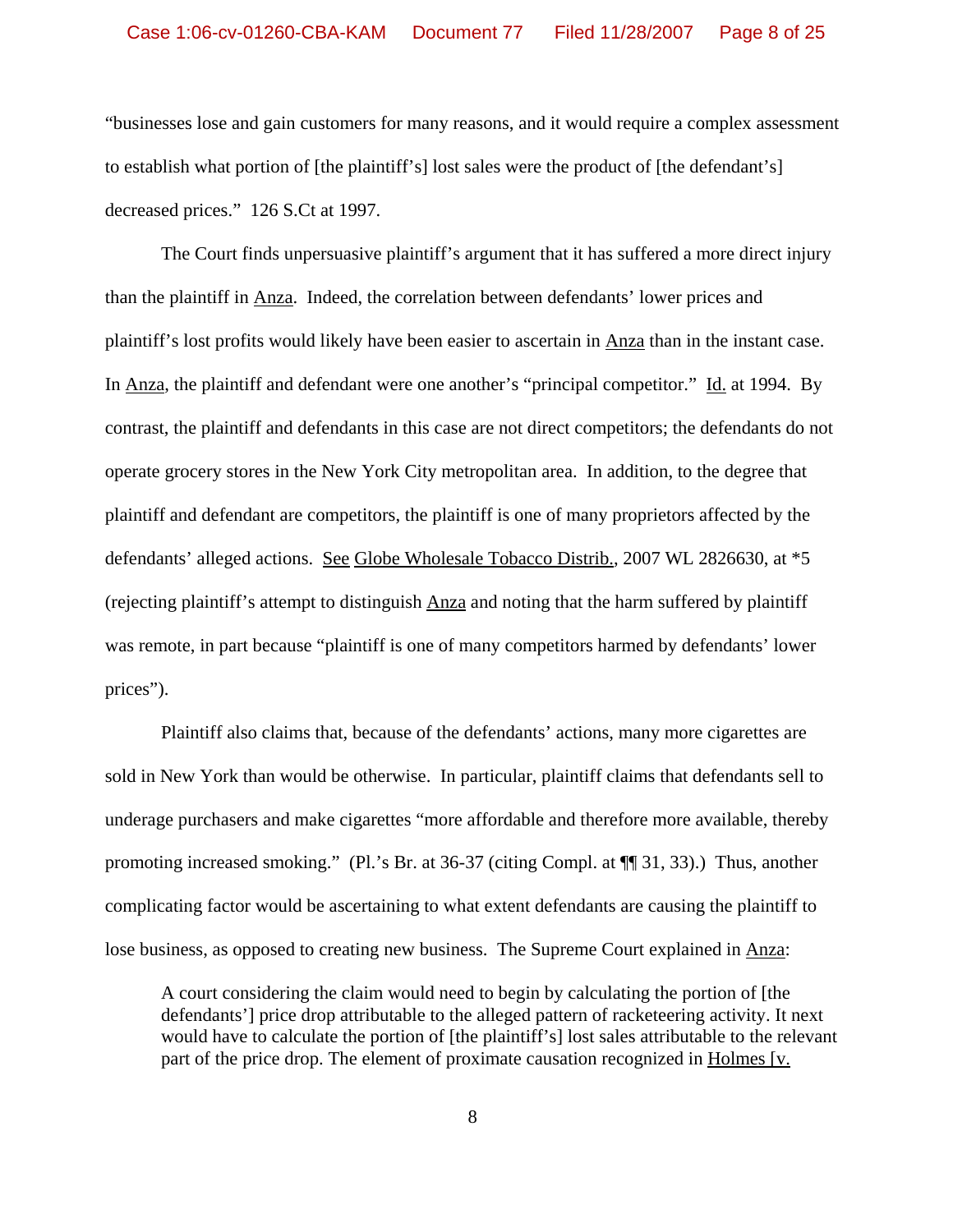Securities Investor Protection Corp.] is meant to prevent these types of intricate, uncertain inquiries from overrunning RICO litigation. It has particular resonance when applied to claims brought by economic competitors, which, if left unchecked, could blur the line between RICO and the antitrust laws.

### 126 S.Ct. at 1998.

In addition, as the Anza Court further observed, "[t]he requirement of a direct causal connection is especially warranted where the immediate victims of an alleged RICO violation can be expected to vindicate the laws by pursuing their own claims." Id. Here, the direct victim of the RICO violations is the State of New York, who has allegedly been defrauded of substantial tax revenues. If the allegations are true, the State may pursue appropriate remedies. Furthermore, determining the extent of the State's damages is far easier than determining the plaintiff's damages. "[W]hile it may be difficult to determine facts such as the number of sales [the plaintiff] lost due to [the defendants'] tax practices, it is considerably easier to make the initial calculation of how much tax revenue the [defendants] withheld from the State." Id.

In short, Anza teaches that "[w]hen a court evaluates a RICO claim for proximate causation, the central question it must ask is whether the alleged violation led directly to the plaintiff's injuries." Id. Here, as in Anza, the answer is no. Because the plaintiff has failed to satisfy the proximate cause requirement articulated in Holmes and reaffirmed in Anza, it does not have standing to pursue its section 1962(c) claims.

### **2. Plaintiff's RICO Section 1962(a) and Section 1962(b) Claims**

In contrast to section 1962(c), which prohibits conducting or participating in the affairs of an enterprise through racketeering activity, section 1962(a) prohibits investing income from a pattern of racketeering activity in an enterprise. 18 U.S.C. § 1962(a). "[T]he essence of a violation of § 1962(a) is not commission of predicate acts but investment of racketeering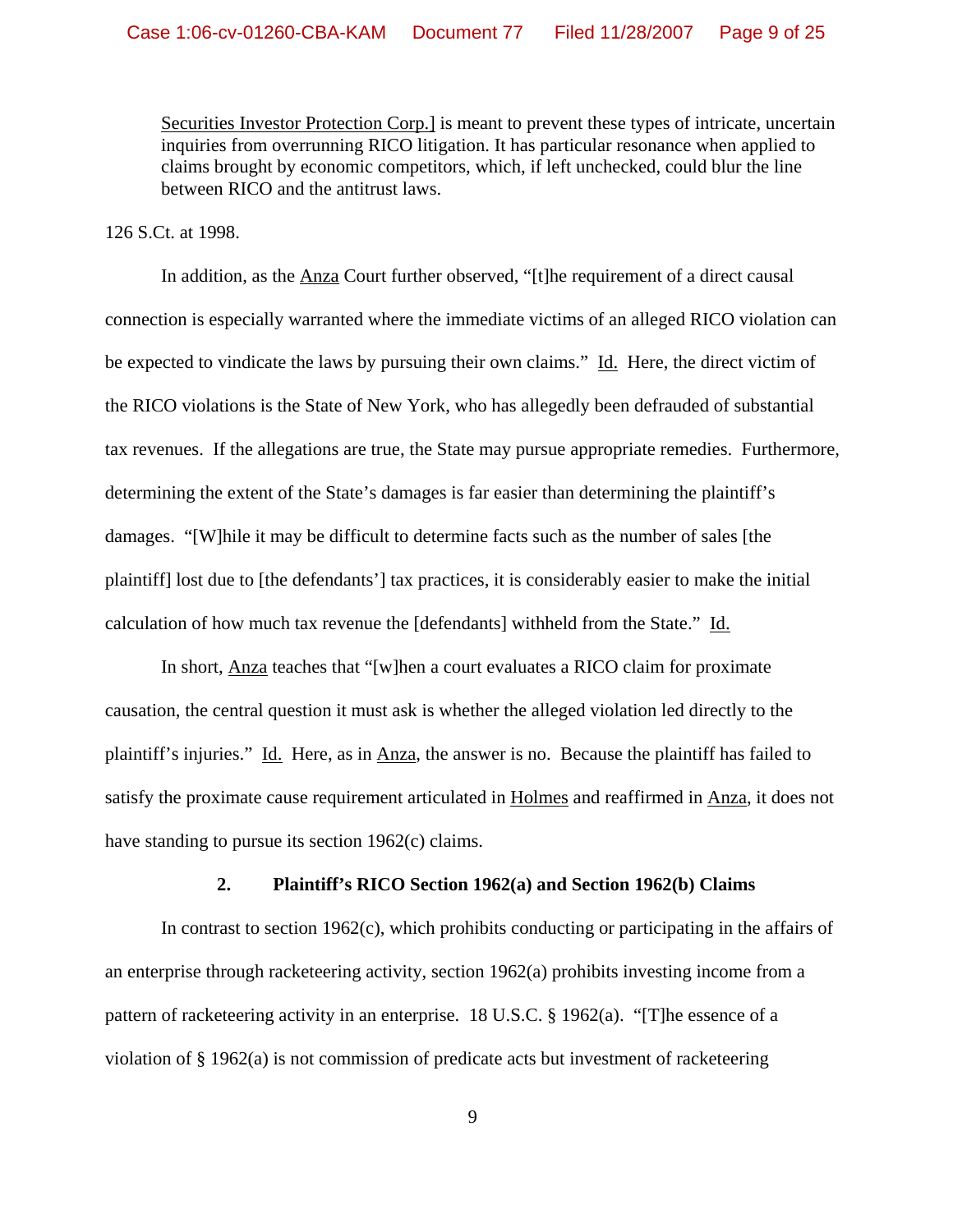income." Ouaknine, 897 F.2d at 83. "Accordingly, to state a claim under 1962(a), a plaintiff must allege an injury resulting from the defendant's investment of racketeering income in an enterprise (i.e., an 'investment injury'), separate and apart from any injury caused by the predicate acts themselves." OSRecovery, Inc. v. One Groupe Int'l., Inc., 354 F.Supp.2d 357, 371 (S.D.N.Y. 2005) (citing Ouaknine, 897 F.2d at 83; Stolow v. Greg Manning Auctions, Inc., 258 F. Supp. 2d 236, 245-46 (S.D.N.Y. 2003)). Moreover, allegations that a RICO enterprise simply reinvested racketeering proceedings back into its own activities, on their own, are insufficient to maintain a claim under § 1962(a); in that situation, "the plaintiff's injuries derive proximately not from the investment but rather from the predicate acts themselves." Allstate Insurance Co. V. Seigel, 312 F.Supp.2d 260, 271 (D.Conn. 2004); see also Falise v. American Tobacco Co., 94 F.Supp.2d 316, 348-350 (E.D.N.Y. 2000) ("Where reinvestment of racketeering proceeds back into the same RICO enterprise is alleged, the injuries stem proximately not from the investment, but from the predicate acts that make up the racketeering activity."); Leung v. Law, 387 F. Supp. 2d 105, 120-21 (E.D.N.Y. 2005) (finding that plaintiff lacked standing to sue under 1962(a) because the complaint did not "explicitly allege[] that the asserted reinvestment of the stolen funds caused a distinct injury to [the plaintiff]" or otherwise "present an injury distinguishable from the original theft") (citing Discon, Inc. v. NYNEX Corp., 93 F.3d 1055, 1063 (2d Cir. 1996), vacated on other grounds, 525 U.S. 128 (1998)); Allen v. New World Coffee, Inc., No. 00 Civ. 2610, 2002 WL 432685, at \*2-3 (S.D.N.Y. March 19, 2002) (noting "§ 1962(a) aims at punishing not the predicate offenses but the investment of the ill-gotten gains of the predicate offenses" and finding that plaintiff failed to allege an injury distinct from the predicate activity).

Similarly, section 1962(b) prohibits the acquisition or maintenance of an interest in an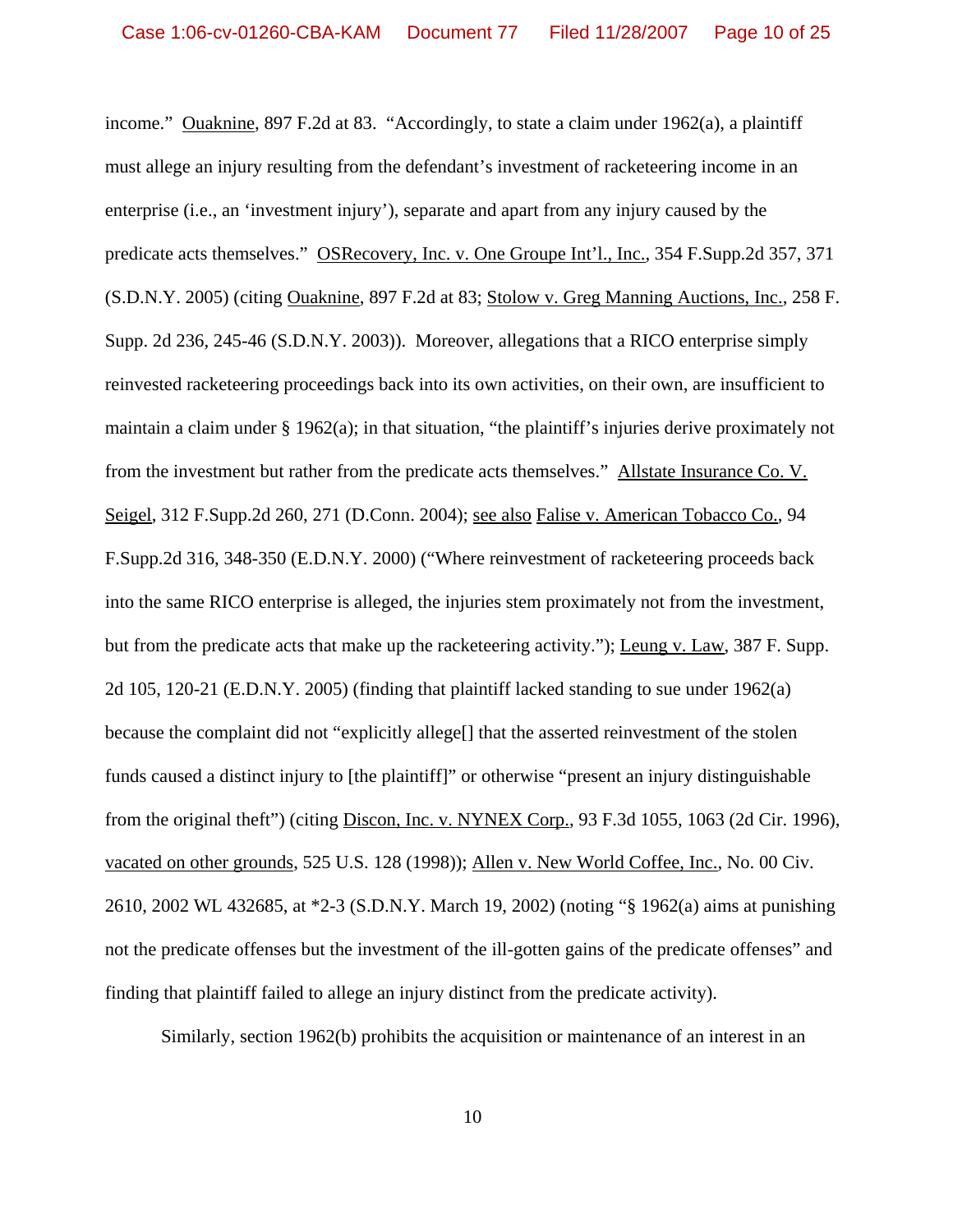enterprise through a pattern of racketeering activity. 18 U.S.C. § 1962(b). "[T]o state a claim under Section 1962(b), a plaintiff must allege that he suffered an injury resulting from the defendant's acquisition or maintenance of its interest (i.e., an 'acquisition or maintenance injury'), as distinct from an injury caused by the predicate acts alone." OSRecovery, 354 F. Supp. 2d at 371-72 (citing Discon, 93 F.3d at 1062-63; Stolow, 258 F. Supp. 2d at 246).

With respect to its section 1962(a) claims, the plaintiff asserts that the defendants "have taken the income derived from their racketeering activity to unlawfully and unfairly compete with Plaintiffs by using the funds to improve their in-store sales activity, Internet sales, telephone sales and sales to black market resellers, thereby sharply reducing the Plaintiff's revenue from cigarette sales." (Complaint  $\P$ [44, 58.) In essence, the complaint states that the defendants are competing with the plaintiffs by selling tax-free cigarettes. However, that is precisely the injury that is alleged to have been caused by the predicate acts, and which forms the basis of the plaintiff's section 1962(c) claims. Thus, the complaint does not state an "investment injury" distinct from the injury caused by the predicate acts alone. See Globe Wholesale Tobacco Distrib., 2007 WL 2826630, at \*5 (dismissing plaintiff's Section 1962(a) claims because "the complaint does not allege any facts to support an inference that the plaintiff suffered an investment injury distinct from any injury suffered as a result of the predicate acts"); Soberman v. Groff Studios Corp., 99 Civ. 1005, 1999 WL 349989, at \*5 (S.D.N.Y. June 1, 1999) ("allegations that money was used or invested to further the same scheme are insufficient [to state a claim under section 1962(a) ], since they do not allege a distinct [investment] injury").

With respect to its section 1962(b) claims, the complaint states only bare bones allegations that the defendants have acquired or maintained an interest in a racketeering enterprise. (See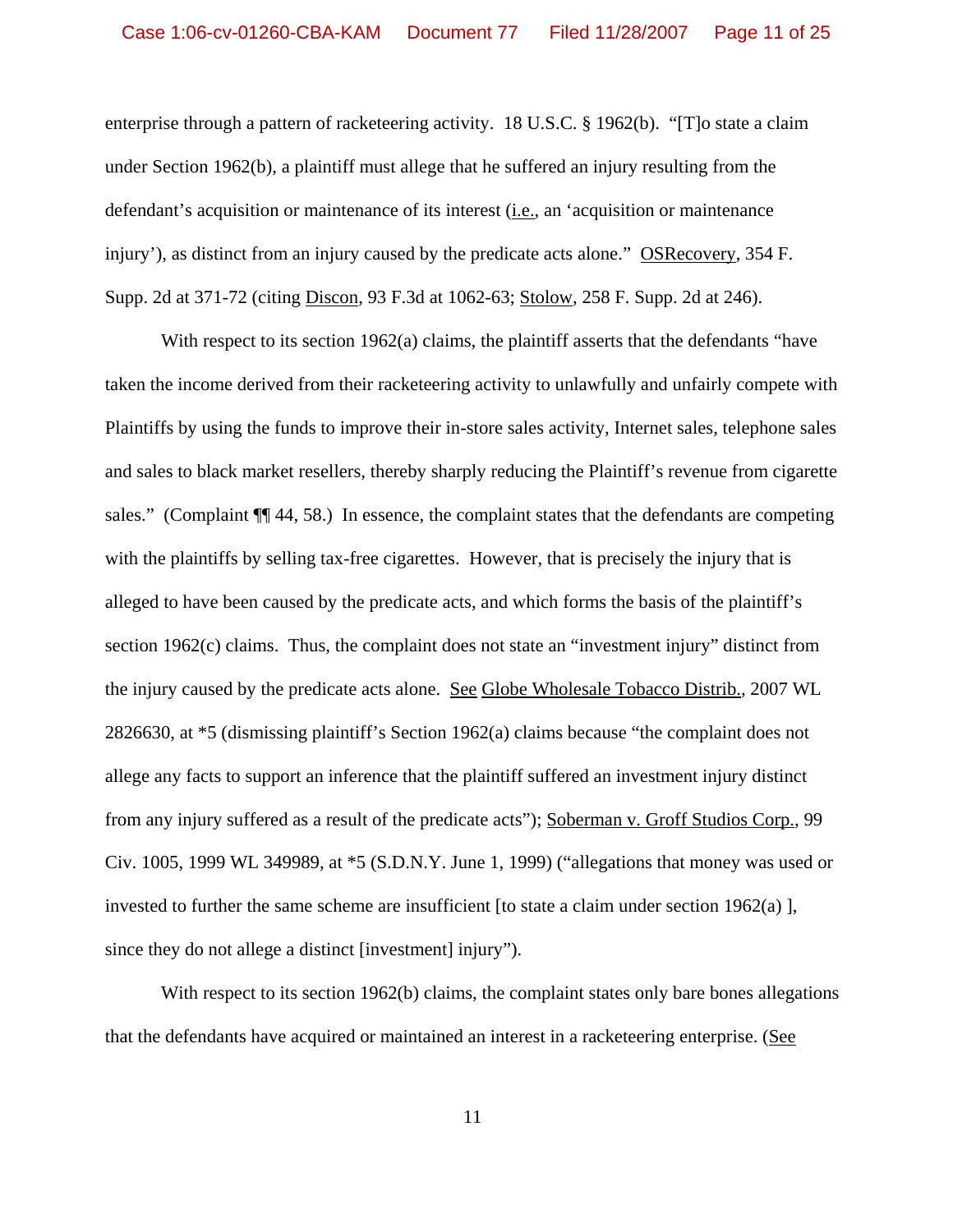Compl. ¶¶ 38, 52.) Plaintiff fails to indicate what injury, if any, resulted from an alleged violation of section 1962(b) and how that injury is distinct from the injury caused by the predicate acts. See Discon, 93 F.3d at 1062-63 (dismissing Section 1962(b) claim because plaintiff failed to "allege a 'use or investment injury' that is distinct from the injuries resulting from predicate acts"). Furthermore, plaintiff does not respond to defendants' argument that it has failed allege an "acquisition or maintenance injury" other than by referencing its cursory statements in the complaint, which simply track section 1962(b)'s language.

Accordingly, because the Gristede's has failed to state both an "investment injury" and an "acquisition or maintenance injury" distinct from the injury caused by the predicate acts, its section 1962(a) and section 1962(b) claims are dismissed.

#### **3. Plaintiff's RICO Section 1962(d) Claim**

Finally, Gristede's asserts a cause of action under section 1962(d), which makes it "unlawful for any person to conspire to violate any of the provisions of" sections 1962(a), (b), or (c). 18 U.S.C. § 1962(d). To establish the existence of a RICO conspiracy, a plaintiff must prove "the existence of an agreement to violate RICO's substantive provisions." United States v. Sessa, 125 F.3d 68, 71 (2d Cir. 1997) (internal citation omitted). Thus, the plaintiff must allege that the defendants "agreed to form and associate themselves with a RICO enterprise and that they agreed to commit two predicate acts in furtherance of a pattern of racketeering activity in connection with the enterprise." Id.

Moreover, to establish standing to sue under section 1962(d), a plaintiff must satisfy the proximate cause requirement of section 1964(c). That is, a plaintiff must establish that he was injured and that his injury was proximately caused by an overt act committed in furtherance of the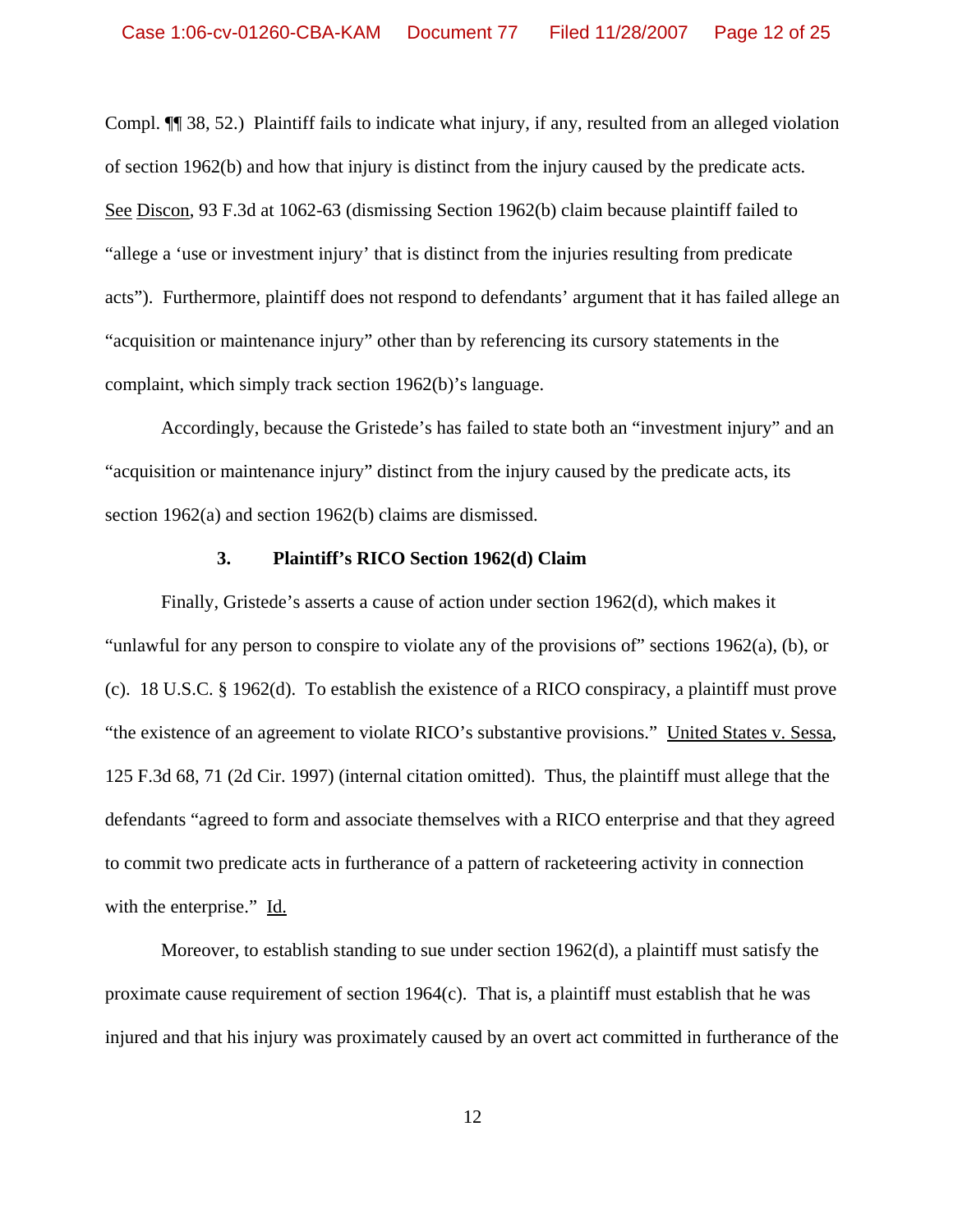conspiracy. See Terminate Control Corp. v. Horowitz, 28 F.3d 1335, 1345-46 (2d Cir. 1994). The overt act must be a section 1961 predicate act. Id. ("S | tanding may be founded only upon injury from overt acts that are also section 1961 predicate acts, and not upon any and all overt acts furthering a RICO conspiracy.") (internal quotations omitted). In other words, "a § 1962(d) violation requires . . . an agreement to commit the requisite predicate acts, followed by the commission of a predicate act that proximately causes injury to the plaintiff." Id. at 1346 n.4.

In the instant case, the only injury that the plaintiff claims to have suffered is the same injury asserted for the alleged violations of section 1962(c), namely, lost profits arising from the defendant's sale of untaxed cigarettes. However, as explained above, these injuries were not proximately caused by the defendant's commission of the alleged predicate acts. Accordingly, the plaintiff has failed to establish standing to sue for violations of section 1962(d), and its claims must be dismissed.

Therefore, for the reasons discussed above, plaintiff's 18 U.S.C. §§ 1962(a), (b), (c), and (d) claims are dismissed.

#### **C. Lanham Act Claims**

Plaintiff has asserted a cause action under the Lanham Act, 15 U.S.C. § 1125(a), based on defendants' advertising the sale of "tax-free" or "cheap" cigarettes. To establish an advertising claim under the Lanham Act, the plaintiff must demonstrate that the challenged advertisement is false. Lipton v. The Nature Co., 71 F.3d 464, 474 (2d Cir. 1995). "Falsity may be established by proving that (1) the advertising is literally false as a factual matter, or (2) although the advertisement is literally true, it is likely to deceive or confuse consumers." Id.

In the instant case, the plaintiff alleges that, between 2000 and 2006, the defendants have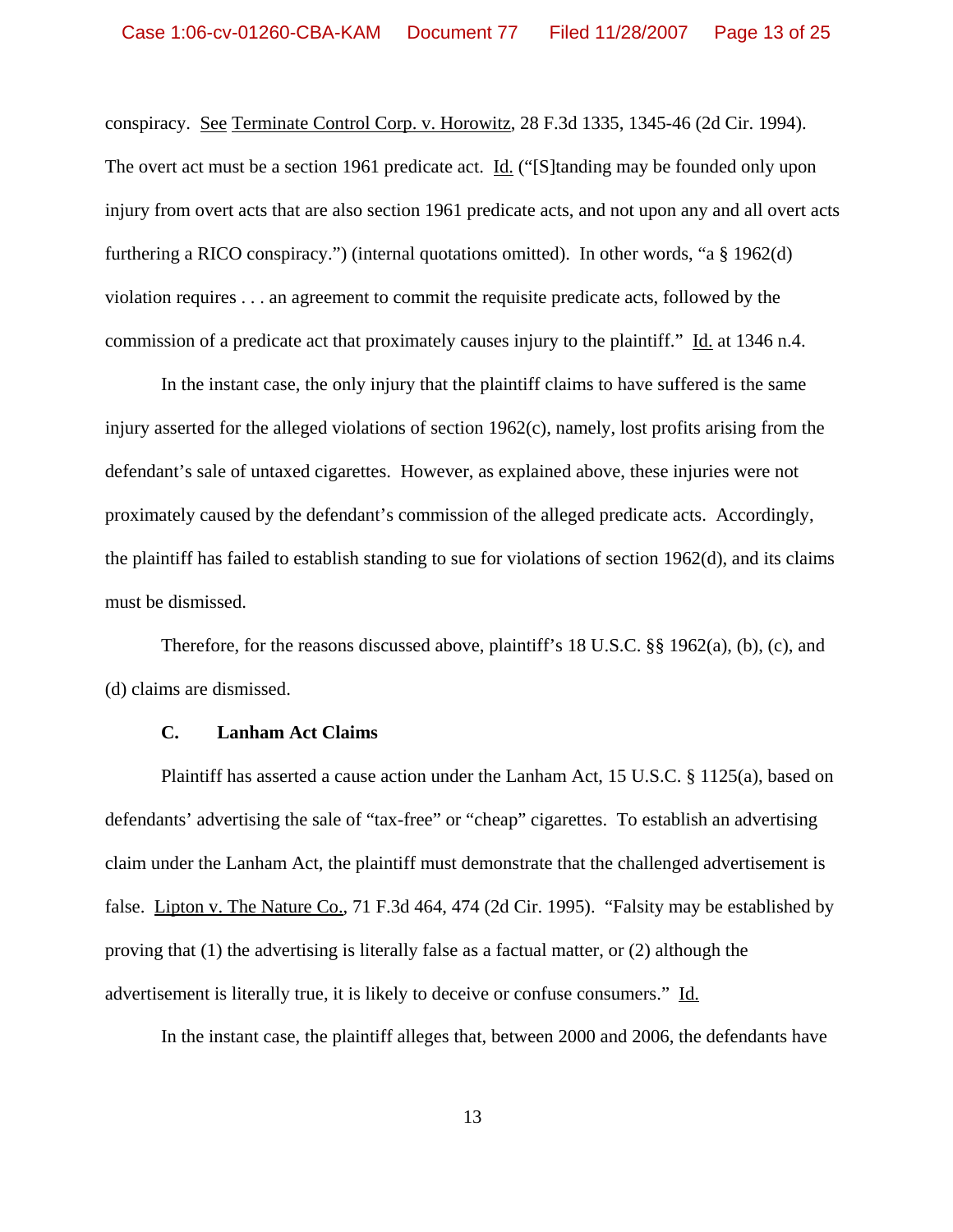repeatedly stated in advertisements and marketing that they sell cigarettes "tax-free" to all consumers. (Compl. ¶¶ 65, 67.) The plaintiff further alleges that these advertisements are false and misleading because the cigarette sales are not tax-free under New York law. (Compl. ¶ 66).

Article 20 of the New York Tax Law imposes a tax on all cigarettes possessed in New York State except for those cigarettes that New York is "without power" to tax. See Dep't of Taxation & Fin. of N.Y. v. Milhelm Attea & Bros., Inc., 512 U.S. 61 (1994) (citing N.Y.Tax Law § 471(1)). New York's cigarette tax has two components: the cigarette tax imposed on possession for sale in the state pursuant to Tax Law section 471 (the "cigarette sales tax"); and the cigarette use tax imposed pursuant to Tax Law section 471-a (the "cigarette use tax"). The state cigarette use tax must be paid by any person who uses (i.e., possesses, stores, retains, imports, etc.) cigarettes in the state, not including possession for sale, for which the state cigarette sales tax has not been paid and where the use of the cigarettes is not exempt from the Article 20 tax. See N.Y. Tax Law § 471-a.

New York lacks authority to tax cigarettes sold to tribal members for their own consumption. Thus, cigarettes to be consumed on the reservation by enrolled tribal members are tax-exempt. Milhelm Attea & Bros., Inc., 512 U.S. at 64 (citing Moe v. Confederated Salish and Kootenai Tribes of Flathead Reservation, 425 U.S. 463, 475-481 (1976)). However, "onreservation cigarette sales to persons other than reservation Indians . . . are legitimately subject to state taxation." Id. (citing Washington v. Confederated Tribes of Colville Reservation, 447 U.S. 134, 160-161 (1980)).

There is currently a dispute in New York State as to whether and how to collect taxes on cigarettes sold on reservations to persons other than tribal members. Under New York tax law,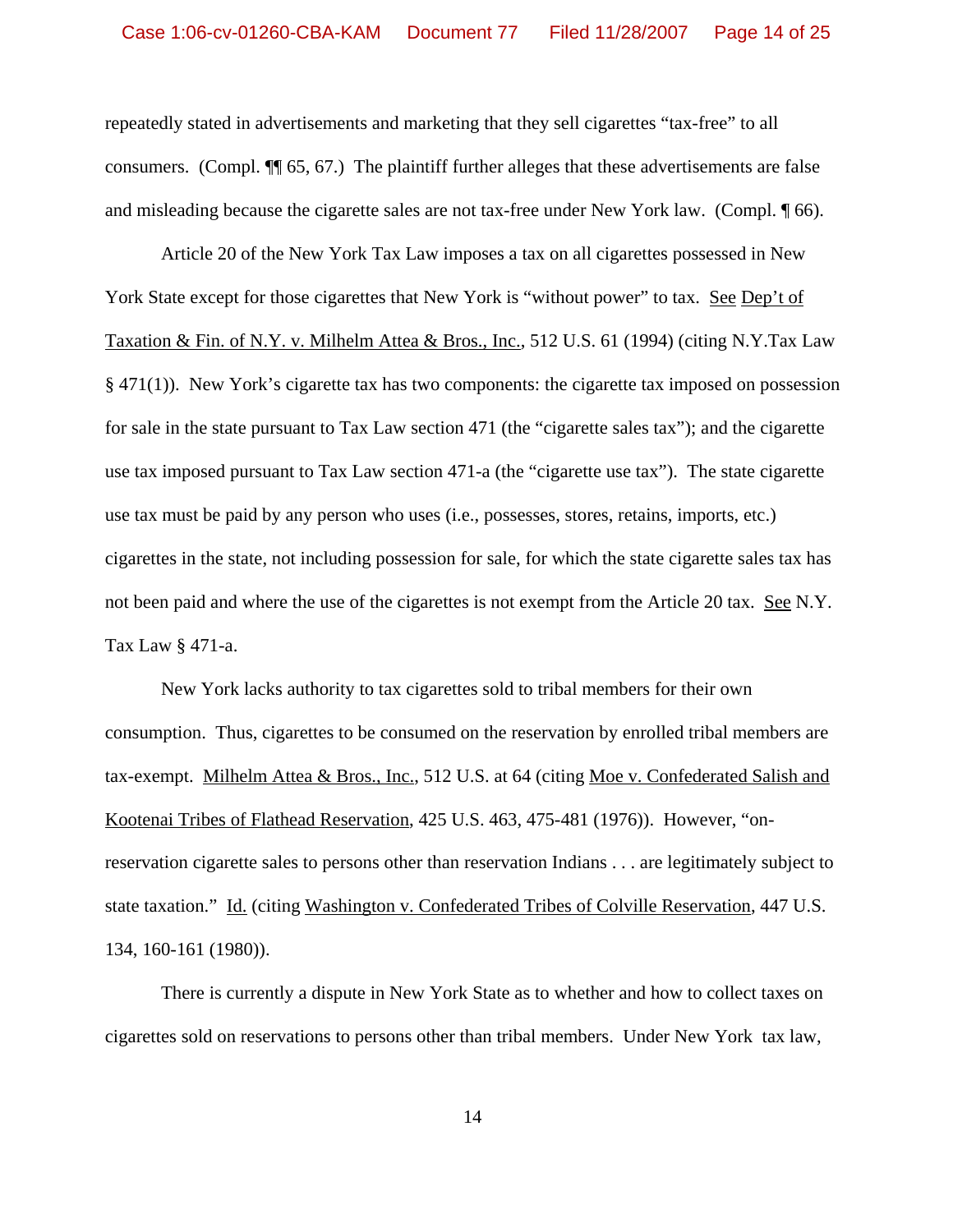the burden of collecting the cigarette sales tax falls on wholesalers. N.Y. Tax Law  $\S 471(2)$ . Wholesalers collect cigarette sales tax by selling cigarettes affixed with tax stamps to retailers and remitting the tax payments to the state. However, the New York State Department of Taxation and Finance has allowed wholesalers to sell unstamped cigarettes to tribes, without requiring an accounting to reflect that the unstamped cigarettes are being sold only to reservation Indians. (Exh. 1, State of New York Commissioner of Taxation and Finance, Advisory Opinion Petition no. M06316A, March 16, 2006 ("The New York State Department of Taxation and Finance has a long-standing policy of allowing untaxed cigarettes to be sold from licensed stamping agents to recognized Indian Nations and reservation-based retailed making sales from qualified Indian reservations.").)

 In 2005, New York passed a new tax law that would require wholesalers to sell only stamped cigarettes to Indian tribes. See N.Y. Tax Law § 471-e. Under the new scheme, tribes would be granted reimbursement coupons on a quarterly basis. Id. Those coupons would allow the possessor to purchase stamped cigarettes without paying taxes. However, a New York State Supreme Court decision has preliminarily enjoined the enforcement of  $\S 471$ -e. See Day Wholesale v. State of New York, No. 06-7688, slip op. at 5 (N.Y. Sup. Ct. Jan. 2, 2007) (holding that § 471-e "is not in effect because on March 1, 2006 and subsequent thereto there has not been actions taken or rules and regulations issued that would be necessary to implement the provisions of this act"). Accordingly, wholesalers continue to sell unstamped cigarettes to reservation retailers.

Regardless of whether the State of New York allows wholesalers or reservation retailers to sell unstamped cigarettes, however, it is clear that the "ultimate incidence of and liability for the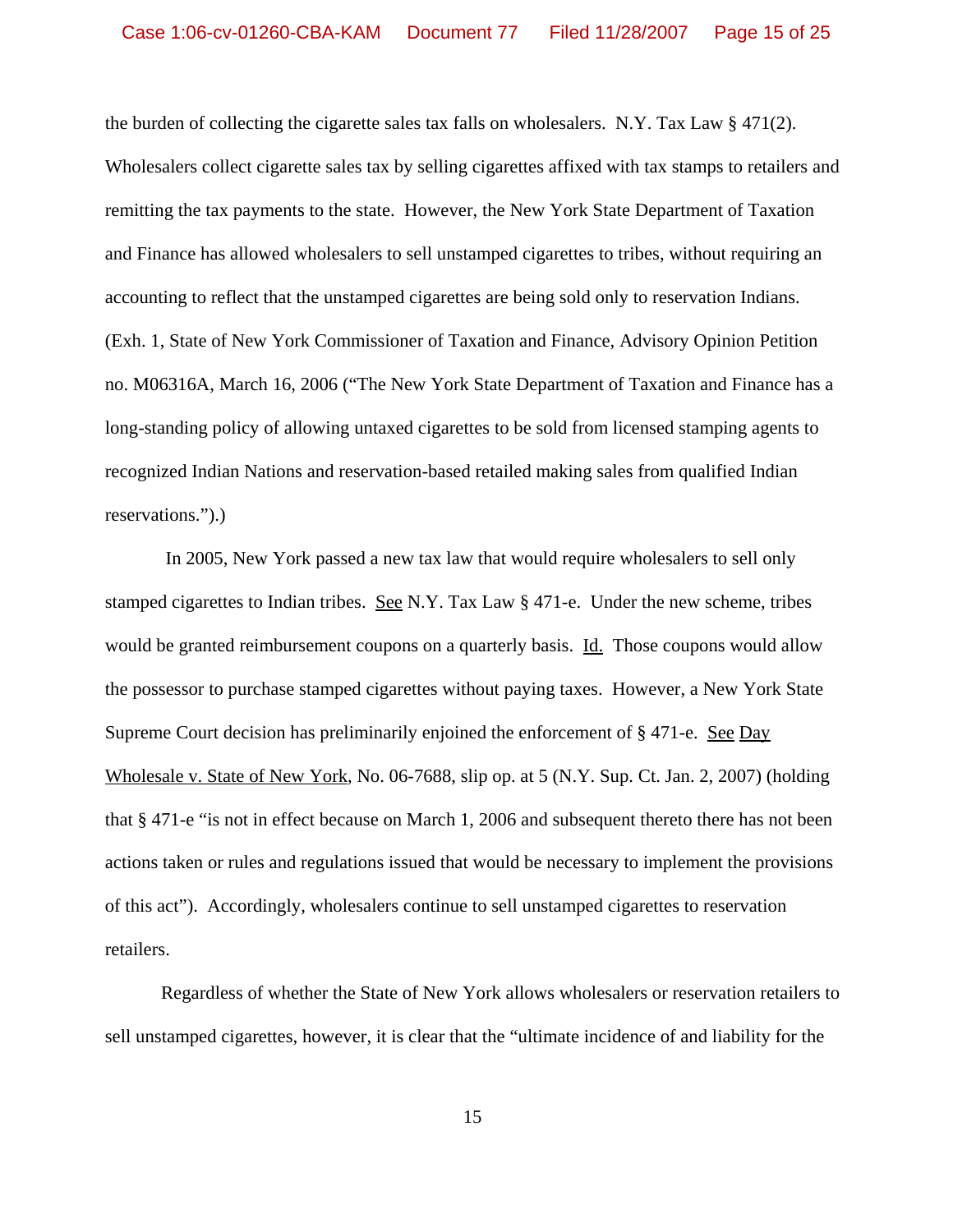tax [is] upon the consumer." N.Y. Tax Law § 471(2). When a non-Indian consumer in New York uses more than four-hundred cigarettes on which no cigarette sales tax has been used, he must pay a cigarette use tax on those cigarettes, at a rate of \$1.50 per twenty-pack of cigarettes. N.Y. Tax Law § 471a. The consumer must pay that tax by filing a CG-15 Cigarette Use Tax Return to New York State within 24 hours of the incurring the tax liability. It is a misdemeanor for any person required to file a CG-15 to willfully fail to do so. N.Y. Tax Law § 1814(b). It is also a misdemeanor for any person to "willfully attempt[] in any manner to evade or defeat" the cigarette tax. N.Y. Tax Law § 1814(a). In addition, to discourage the sale of untaxed cigarettes, New York Tax Law  $\S 481(b)(i)$  provides for the imposition of a penalty, in the amount of \$150 per two hundred cigarettes, upon a person in possession of unstamped or unlawfully stamped cigarettes. Accordingly, even if reservation retailers sell unstamped cigarettes to non-Indian consumers, and even if such sales are lawful, the non-Indian consumer in New York must still pay taxes on those cigarettes, and is subject to a fine if he does not*.* See In re John H. Davis, DTA, No. 850262, 2006 WL 2106182 (N.Y. Div. Tax. App. July 20, 2006) (affirming imposition of \$15,000 penalty for person in possession of over 20,000 unstamped cigarettes that he purchased from Indian smoke shop located on Long Island reservation).

Thus, although the defendants advertise their cigarettes as "tax-free," non-Indian purchasers are still required to pay taxes on those cigarettes to New York State. To the extent that the defendants' alleged advertisements lead consumers to believe that they need not pay any taxes on the cigarettes sold on Indian reservations, those advertisements may be "false advertising" under the Lanham Act. Defendants' motions to dismiss Gristede's false advertising claim under the Lanham Act, therefore, are denied.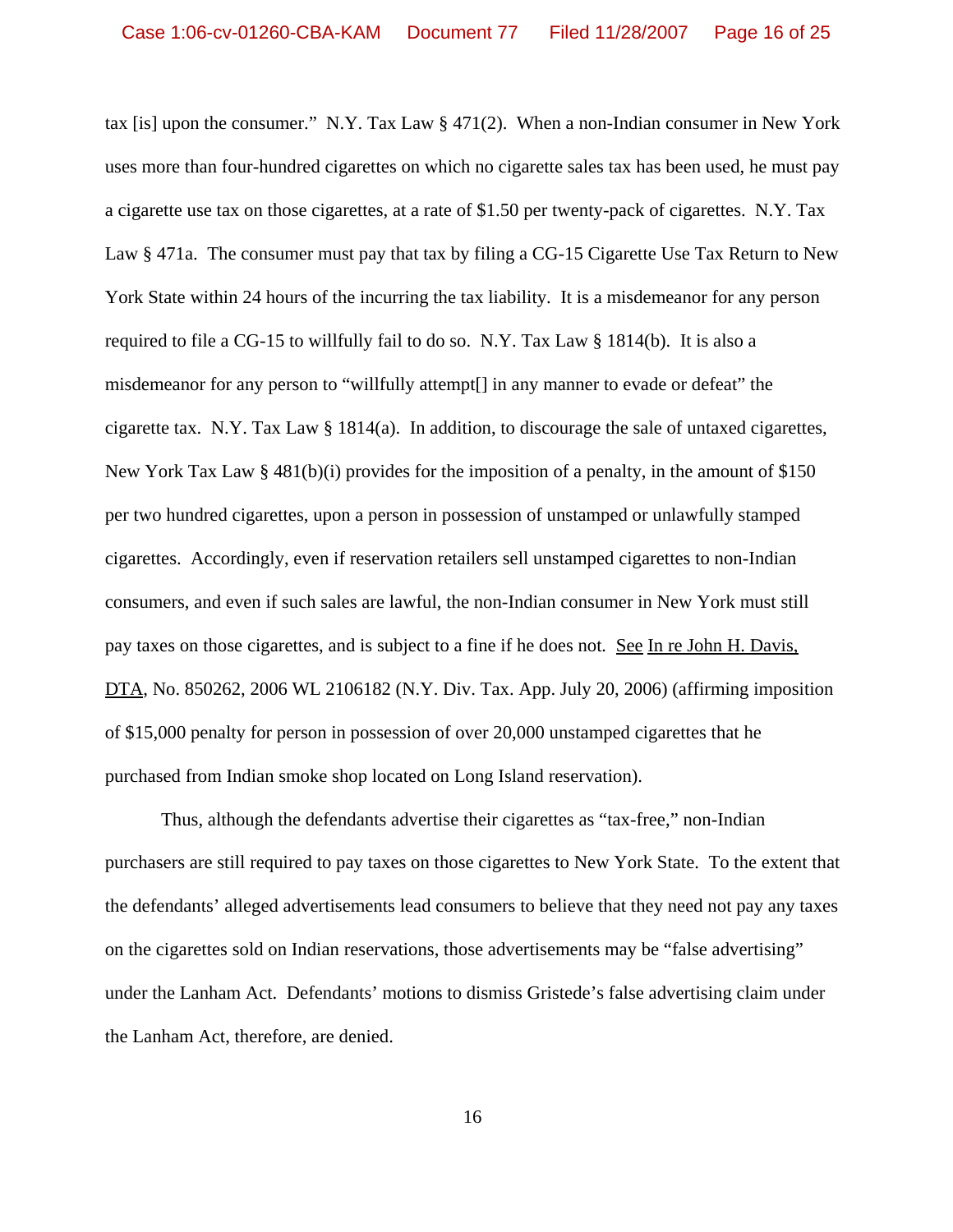### **D. State Law Deceptive Acts and False Advertising Claims**

New York General Business Law § 349 makes unlawful "deceptive acts or practices in the conduct of any business, trade or commerce or in the furnishing of any service in this state." Similarly, New York General Business Law § 350 provides that "[f]alse advertising in the conduct of any business, trade or commerce or in the furnishing of any service in this state is hereby declared unlawful."

To establish a prima facie case under section 349, a plaintiff must demonstrate that "(1) the defendant's deceptive acts were directed at consumers, (2) the acts are misleading in a material way, and (3) the plaintiff has been injured as a result." Maurizio v. Goldsmith, 230 F.3d 518, 521 (2d Cir. 2000) (citing Local 214 Pension Fund v. Marine Midland Bank, 85 N.Y.2d 20, 25 (N.Y. 1995)). "Deceptive acts" are defined as acts that are "likely to mislead a reasonable consumer acting reasonably under the circumstances." Id. at 522 (quoting Local 214 Pension Fund, 85 N.Y.2d at 26). The Second Circuit has applied the same interpretation to section 350. Id. (citing Galerie Furstenberg v. Coffaro, 697 F.Supp. 1282, 1291-92 (S.D.N.Y. 1988)). Indeed, courts have noted that the standards under both sections are substantively identical. See e.g. C.V. Starr & Co., Inc. v. Am. Int'l Group, No. 06-CV-2157, 2006 WL 2527565, at \*3 (S.D.N.Y. Sept. 14, 2006).

Under both sections 349 and 350, "[a]ny person who has been injured by reasons of a violation of [sections 349 and 350] of this article may bring an action in his own name." Krasnyi Oktyabr, Inc. v. Trilini Imports, No. CV-05-5359, 2007 WL 1017620, at \*12 (E.D.N.Y. Mar. 30, 2007) (citations omitted); see N.Y. Gen. Bus. Law § 349(h) ("[A]ny person who has been injured by reason of any violation of this section may bring an action in his own name . . . ."); N.Y. Gen.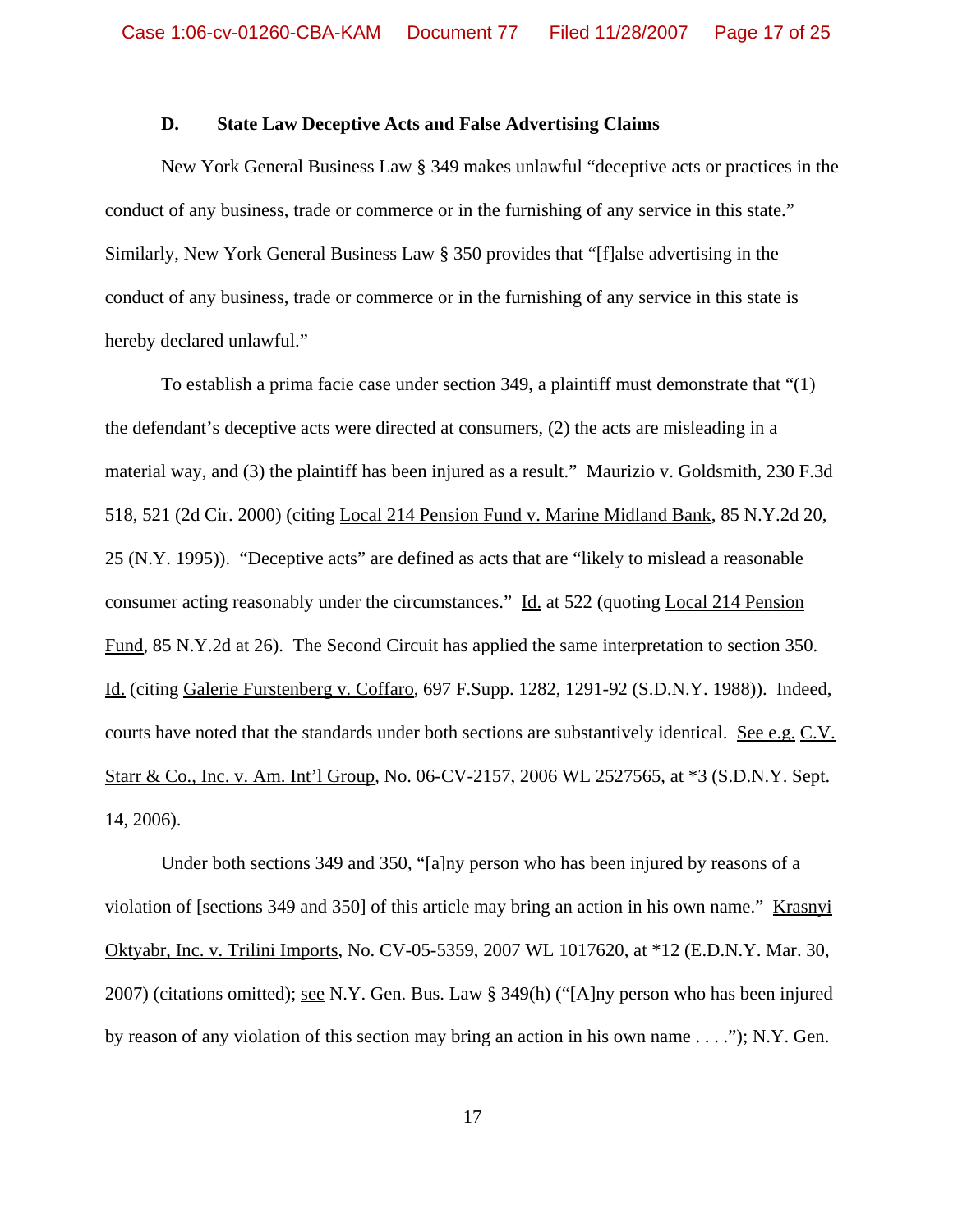Bus. Law § 350e-(3) ("Any person who has been injured by reason of any violation of [section 350] may bring an action in his own name . . . ."). The Second Circuit has noted that "corporate competitors . . . have standing to bring a claim . . . so long as some harm to the public at large is at issue." Securitron Magnalock Corp. v. Schnabolk, 65 F.3d 256, 257 (2d Cir. 1995) (quoting Bristol-Myers Squibb Co. v. McNeil-P.P.C., Inc., 786 F.Supp. 182, 215 (E.D.N.Y.), vacated in part on other grounds, 973 F.2d 1033 (2d Cir. 1992)); see also, City of New York v. Cyco.Net, Inc., 383 F.Supp.2d 526, 561-62 (S.D.N.Y. 2005); Constr. Tech., Inc. v. Lockformer Co., 704 F.Supp. 1212, 1222 (S.D.N.Y. 1989). "The critical question" in assessing a suit by a corporate competitor "is whether the matter affects the public interest in New York, not whether the suit is brought by a consumer or a competitor." Securitron, 65 F.3d at 257.

Although defendants argue that the plaintiff has failed to allege any harm to the public at large, it is clear that a significant portion of the injury at issue in the instant claim is an injury to the public. That is, if plaintiff's allegations are true, the defendants are defrauding the state of tax revenue and inducing consumers to violate tax laws by purchasing unstamped cigarettes, thereby exposing those consumers to criminal fines. These allegations are sufficient to establish plaintiff's standing to sue under sections 349 and 350.

The defendants also argue that plaintiff has failed to state a claim for relief under sections 349 and 350 because it has failed to assert any misleading or deceptive act, practice, or advertisement. However, as discussed in relation to the plaintiff's Lanham Act claims, while wholesalers continue to sell unstamped cigarettes to Indian retailers, a non-Indian consumer purchasing from an Indian retailer remains responsible for paying taxes on those cigarettes. Accordingly, to the extent that plaintiff's allegations are true and the defendants advertise that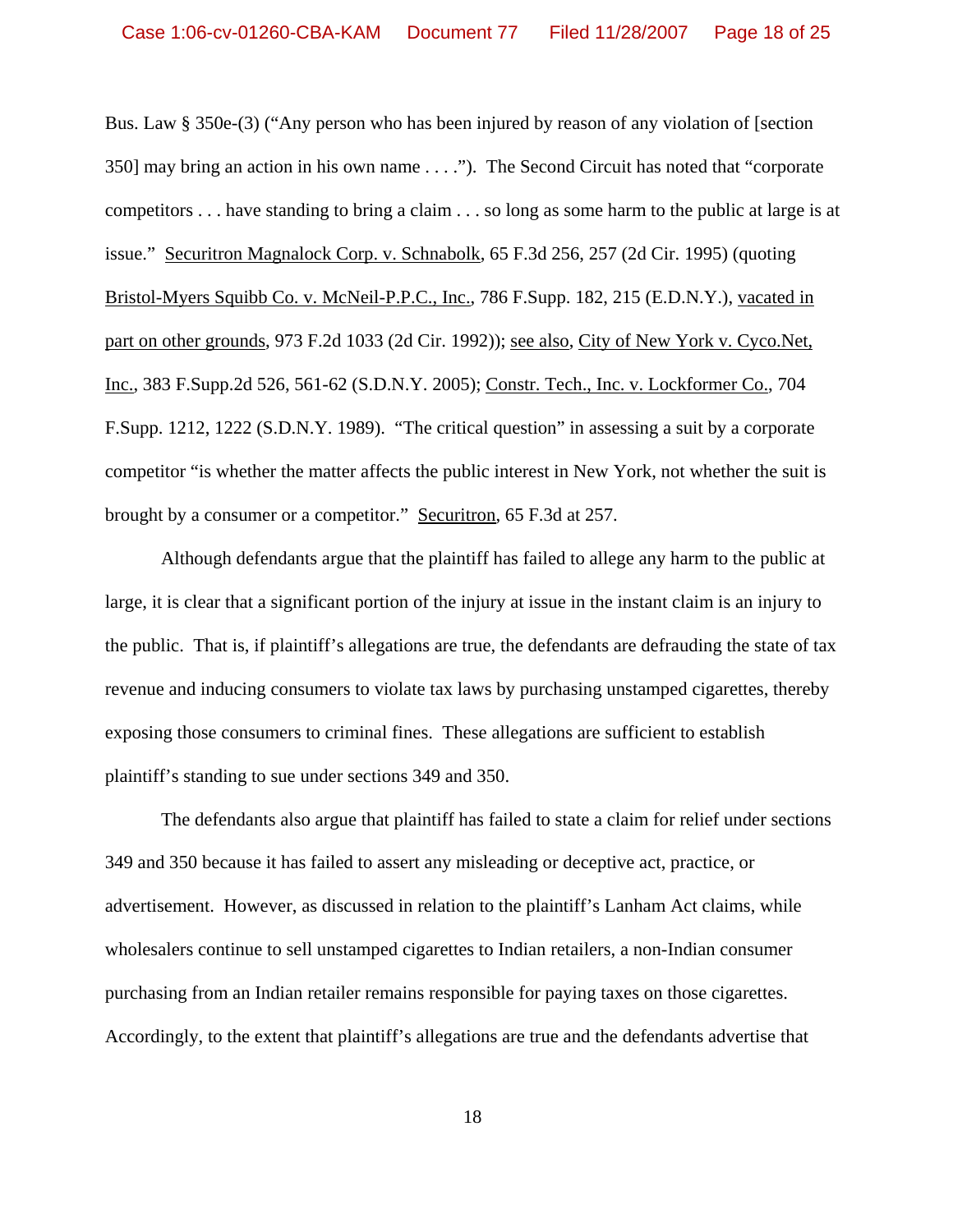their cigarettes are tax-free, this is misrepresentation, as it is likely to mislead the consumer into believing that he or she need not pay taxes on purchased cigarettes. Thus, Gristede's has properly alleged a misleading and deceptive act, practice or advertisement under sections 349 and 350.

#### **1. Plaintiff's claims are limited by a three-year statute of limitations**

When a federal court presides over supplemental state law claims, state substantive law controls. United Mine Workers v. Gibbs, 383 U.S. 715, 726 (1966); Erie R.R. Co. v. Tompkins, 304 U.S. 64, 78 (1938). Statute of limitations is part of New York substantive law. See e.g. Cantor Fitzgerald Inc. v. Lutnick, 313 F.3d 704, 710 (2d Cir. 2002); Architectronics, Inc. v. Control Systems, Inc., 935 F.Supp. 425, 430-31 (S.D.N.Y. 1996).

Defendants assert that plaintiff's claims alleging violations of section 349 and section 350 are governed by the three-year statute of limitations of section 214(2) of the New York Civil Practice Law and Rules. See Gaidon v. Guardian Life Ins. Co., 94 N.Y.2d 330 (1999) ("Gaidon I"); Beller v. William Penn Life Insurance Co., 8 A.D.3d 310, 314 (N.Y. App. Div. 2004) ("A General Business Law § 349 cause of action is governed by a three-year limitations period, which accrues when the plaintiff has been injured by a deceptive trade act or practice in violation of the statute."). The plaintiff argues that a six-year statute of limitations applies, as these section 349 and 350 actions are grounded in fraud and the common law statute of limitations for fraud is six years.

As the New York Court of Appeals explained, "claims which, although provided for in a statute, merely codify or implement an existing common-law liability, . . . are not governed by CPLR 214(2) but by the Statute of Limitations applicable to their common-law sources." Gaidon v. Guardian Life Ins. Co., 96 N.Y.2d 201, 209-10 (N.Y. 2001) ("Gaidon II") (quoting Matter of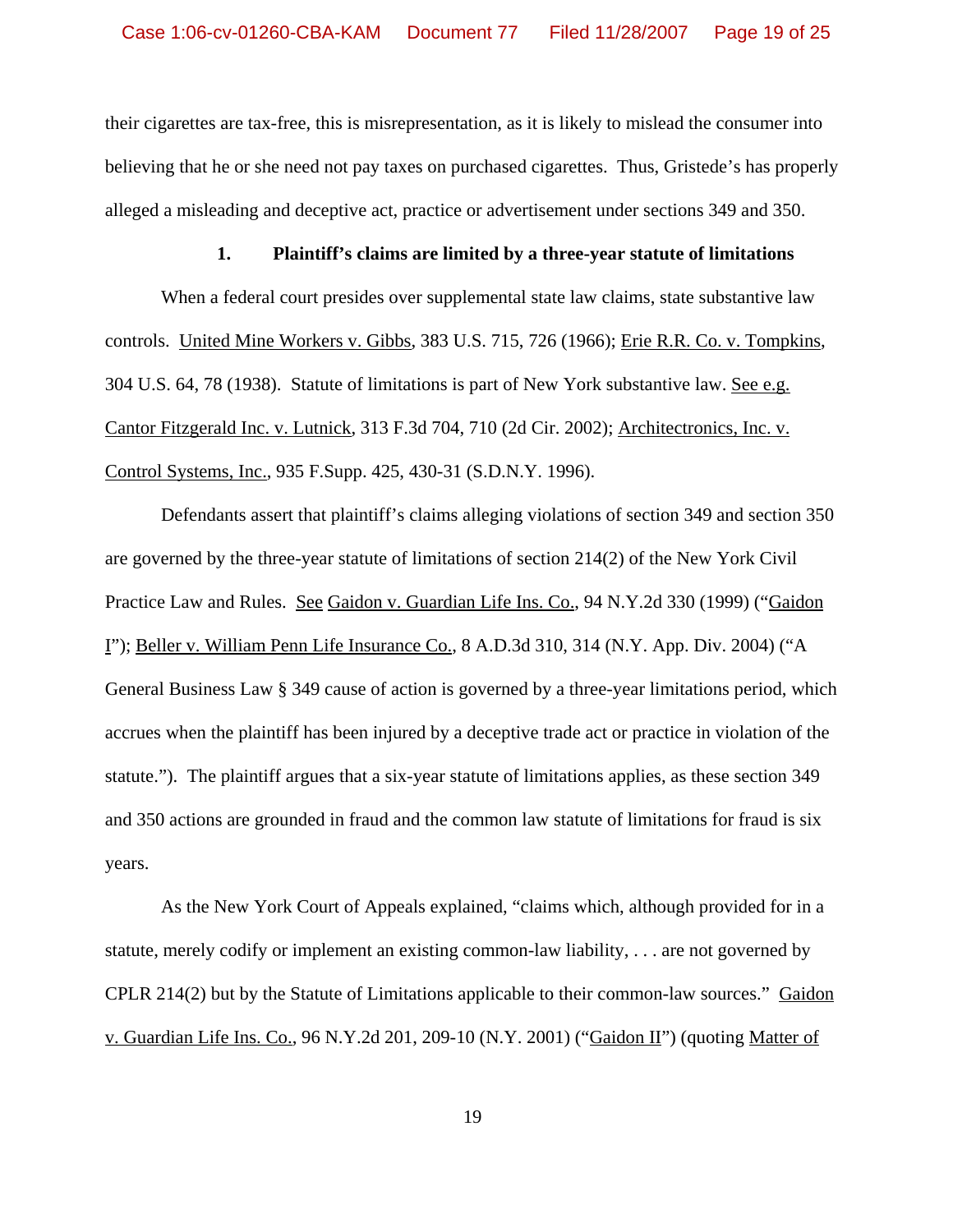Motor Vehicle Acc. Indem. Corp. v. Aetna Cas. & Sur. Co., 89 N.Y.2d 214, 220-221 (N.Y.

1996). In contrast, section 214(2) applies to "claims which, although akin to common-law causes, would not exist but for the statute." Id. at 209 (quoting Matter of Motor Vehicle Acc. Indem. Corp., 89 N.Y.2d at 220-21).

The Court of Appeals has concluded that section 349, "as invoked in this case, falls in the latter category. While section 349 may cover conduct 'akin' to common-law fraud, it encompasses a far greater range of claims that were never legally cognizable before its enactment." Id. In particular, "§ 349 contemplates actionable conduct that does not necessarily rise to the level of fraud. In contrast to common-law fraud . . . § 349 is a creature of statute based on broad consumer-protection concerns." Id. Section 350 is interpreted similarly. The Court of Appeals has noted that "[t]he scope of [section] 350 is equally broad [as section 349], prohibiting the promulgation of false advertising in the conduct of any business, trade or commerce or in the furnishing of any service in this state." Karlin v. IVF America, Inc., 93 N.Y.2d 282, 290 (N.Y. 1999) (internal quotations omitted). Section 350 "has elements different from, and more relaxed than, common law fraud." Williams v. Dow Chemical Co., No. 01-cv-4307, 2004 WL 1348932, at \*6 (S.D.N.Y. Jun 16, 2004).

Accordingly, Sections 349 and 350 are governed by CPLR § 214(2). Williams v. Dow Chemical Co., 2004 WL 1348932, at \*6 (citing Soskel v. Handler, 736 N.Y.S.2d 853 (N.Y. Sup. Ct.2001) (applying CPLR  $\S 214(2)$  to section 350 claim under a Gaidon II analysis). Since Gaidon II, New York courts have uniformly applied a three-year statute of limitations to section 349 and section 350 cases. See, e.g., Morelli v. Weider Nutrition Group, Inc. 275 A.D.2d 607, 712 N.Y.S.2d 551 (N.Y App. Div. 2000) ("Claims pursuant to General Business Law § 349 are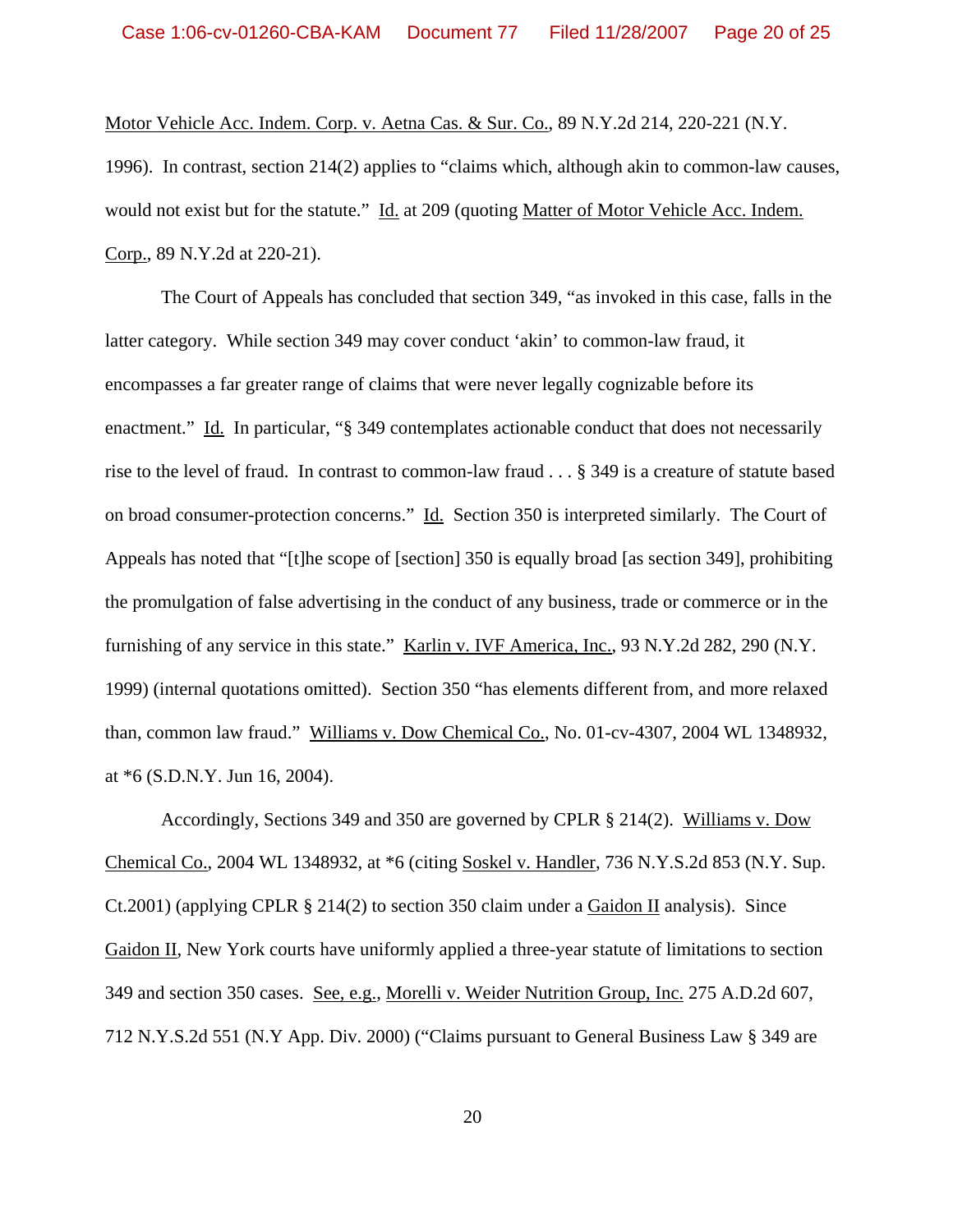governed by the three-year limitation period set forth in CPLR 214(2).") (citing Cole v. Equitable Life Assur. Soc'y., 707 N.Y.S.2d 56, 57 (N.Y. App. Div. 2000)); Avdon Capitol Corp. v. Nationwide Mut. Fire Ins. Co., 658 N.Y.S.2d 383 (N.Y. App. Div. 1997); Rabouin v. Metropolitan Life Ins. Co., 814 N.Y.S.2d 564 (Table) (N.Y. Sup. Ct. 2005) (same); Soskel v. Handler, 736 N.Y.S.2d 853 (N.Y. Sup. Ct. 2001) (applying C.P.L.R. § 214(2) to section 350 claim under a Gaidon II analysis); see also Leider v. Ralfe, No. 01 Civ. 3137, 2004 WL 1773330 at  $*9$  n.5 (S.D.N.Y. Jul. 30, 2004) (citing Gaidon II, 96 N.Y.2d at 211-12, for the proposition that the statute of limitations for claims brought under Sections 349 and 350 is three years). The sole case cited by the plaintiff in support of a six-year statute of limitations, Quiroga v. Fall River Music, Inc., No. 93-CV-3914, 1995 WL 103842 (S.D.N.Y. Mar. 7, 1995), was decided prior to Gaidon II.

The claims asserted here under sections 349 and 350 are clearly broader than common law fraud. Accordingly, this Court concludes that a three-year statute of limitations applies to both the section 349 and 350 claims.

#### **2. Time bar**

Under New York law, a claimant's cause of action accrues upon injury by the deceptive act or practice, i.e., "when all of the factual circumstances necessary to establish a right of action have occurred, so that the plaintiff would be entitled to relief." Gaidon II, 96 N.Y.2d at 210; Beller, 8 A.D.3d at 314. The defendants argue that "[t] here are no tolling provisions which allow for renewal of the limitations period under N.Y. Gen. Bus. Law" and that "the claim accrues only once (as of the date of the initial injury) and does not continue to accrue upon each subsequent violation."

21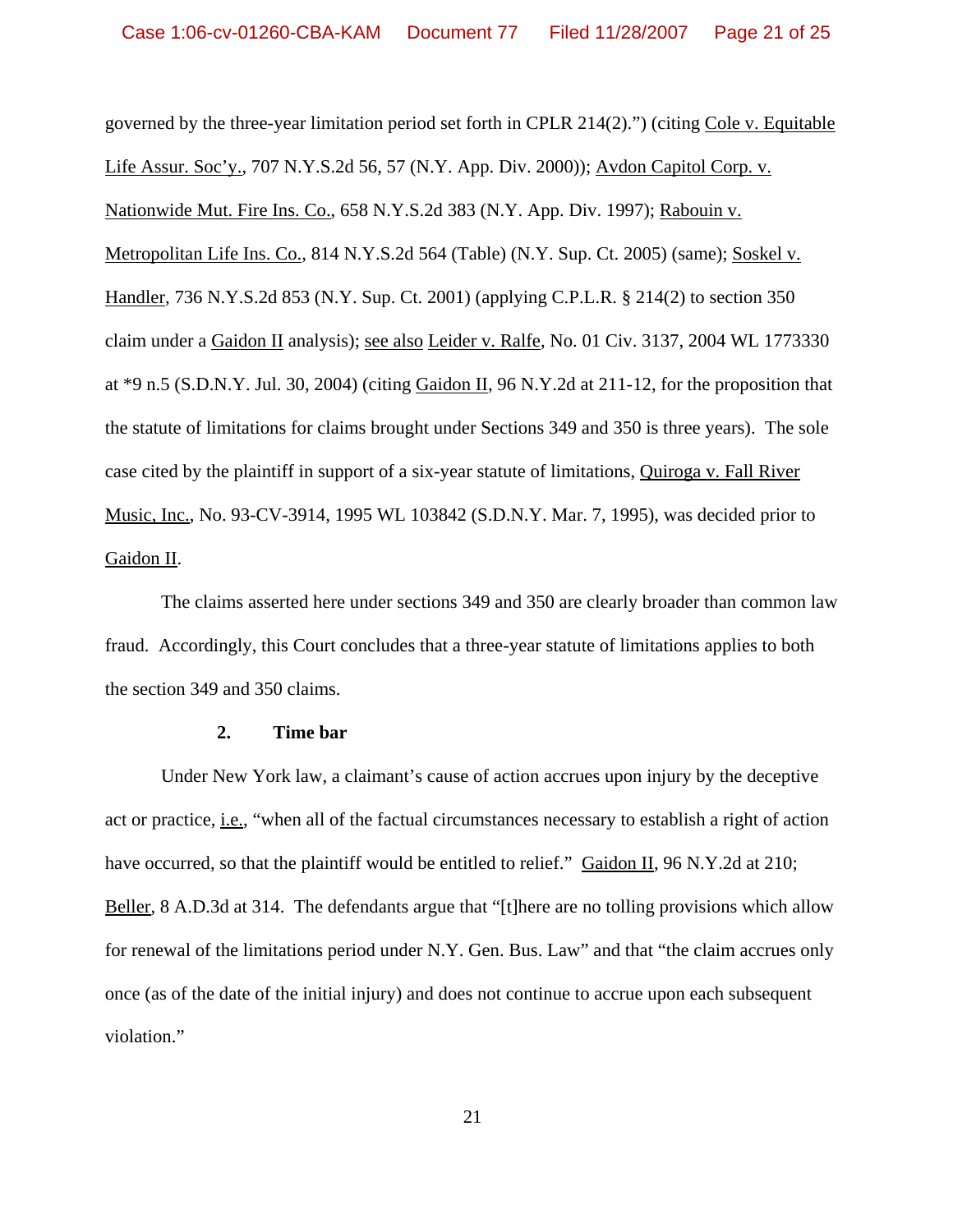While the Court agrees that plaintiff's cause of action accrues upon injury, it notes that plaintiff has alleged more than one act of deception and false advertisement under sections 349 and 350. (See Compl. ¶ 74 ("defendants have . . . stated, through the Internet, the mail, in newspaper advertising, in billboards and through telephone marketing, that they sell . . . cigarettes 'tax-free' . . . .").) Insofar as each deceptive act or false advertisement, subsequent to the first, may convey misinformation to additional consumers and inflict new injuries, it is not clear to the Court that plaintiff's claims under Sections 349 and 350 are time barred in their entirety. Thus, although Gristede's may not assert any claims which arose prior to March 20, 2003, three years before the complaint was filed, the Court declines to dismiss claims based upon conduct taking place on or after that date.

### **E. State Law Unfair Competition Claims**

Plaintiff's sixth claim for relief alleges that "the defendants, through the illegal sale of cigarettes . . . have obtained an unfair competitive advantage over the plaintiff." (Complaint ¶ 85.) Under New York law, the "essence" of a common law claim of unfair competition "is that the defendant has misappropriated the labors and expenditures of another." Saratoga Vichy Spring Co. v. Lehman, 625 F.2d 1037, 1044 (2d Cir. 1980). That is, "[a] cause of action for unfair competition requires unfairness and an unjustifiable attempt to profit from another's expenditure of time, labor and talent . . . . " Roy Export Co. Establishment Etc. v. Columbia Broadcasting System, Inc., 503 F. Supp. 1137, 1151-1152 (S.D.N.Y. 1980); Coors Brewing Co. v. Anheuser-Busch Co., 802 F. Supp. 965, 975 (S.D.N.Y. 1992). It is not sufficient for the plaintiff to assert that the defendants' actions are unfair. Rather, the plaintiff must allege that the defendants misappropriated its labors and expenditures. As Gristede's has failed to do so, its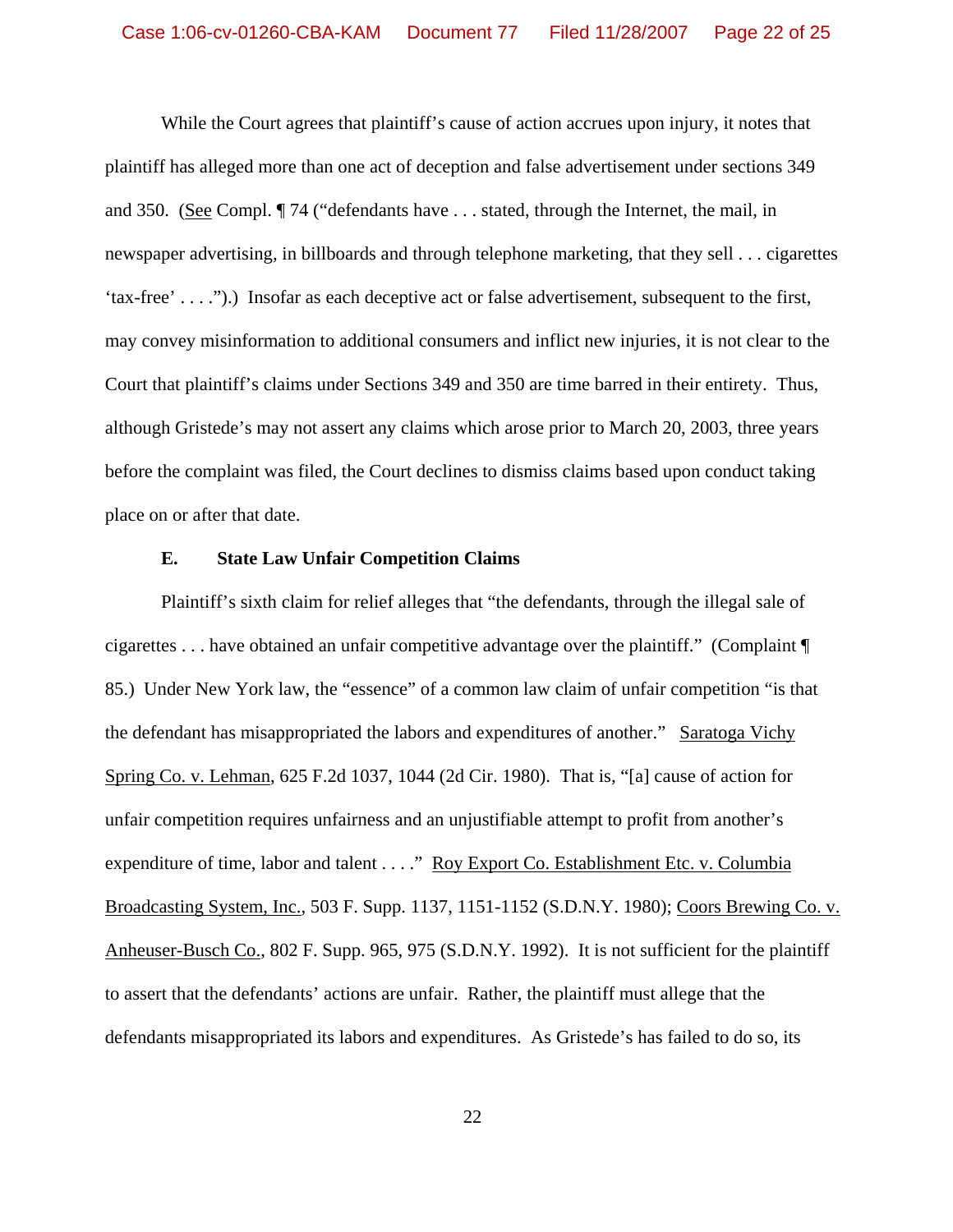unfair competition claims is dismissed.

### **F. Unjust Enrichment**

"Under New York law, a plaintiff asserting a claim of unjust enrichment must show that the defendant was enriched at the plaintiff's expense and that equity and good conscience require the plaintiff to recover the enrichment from the defendant." Golden Pacific Bancorp. v. F.D.I.C., 375 F.3d 196, 203 n.8 (2d Cir. 2004) (citing Lake Minnewaska Mountain Houses, Inc. v. Rekis, 259 A.D.2d 797 (3d Dep't 1999)). "The 'essence' of such a claim 'is that one party has received money or a benefit at the expense of another." Kaye v. Grossman, 202 F.3d 611, 616 (2d Cir. 2000) (quoting City of Syracuse v. R.A. C. Holding, Inc., 258 A.D.2d 905 (4th Dep't 1999)). "It is important to note, however, the nature of an unjust enrichment claim in New York: 'The theory of unjust enrichment lies as a quasi-contract claim. It is an obligation the law creates in the absence of any agreement.'" Beth Israel Medical Center v. Horizon Blue Cross and Blue Shield of New Jersey, Inc., 448 F.3d 575, 586 (2d Cir. 2006) (quoting Goldman v. Metropolitan Life Ins. Co., 5 N.Y.3d 561, 572 (2005)).

Although there is conflicting authority on the extent of the relationship required between the plaintiff and defendant in order to sustain a claim for unjust enrichment, compare Reading Int'l, Inc. v. Oaktree Capital Mgmt., 317 F.Supp.2d 301, 333-34 (S.D.N.Y.2003) (claims for unjust enrichment "clearly contemplate that a defendant and plaintiff must have had some type of direct dealings or an actual, substantive relationship"), with Cox v. Microsoft Corp., 8. A.D.3d 39, 40-41 (1st Dep't 2004) (direct dealing not required to state a claim for unjust enrichment), the weight of authority suggests that there are circumstances where the relationship between a plaintiff and defendant is simply too attenuated to support this claim. See Sperry v. Crompton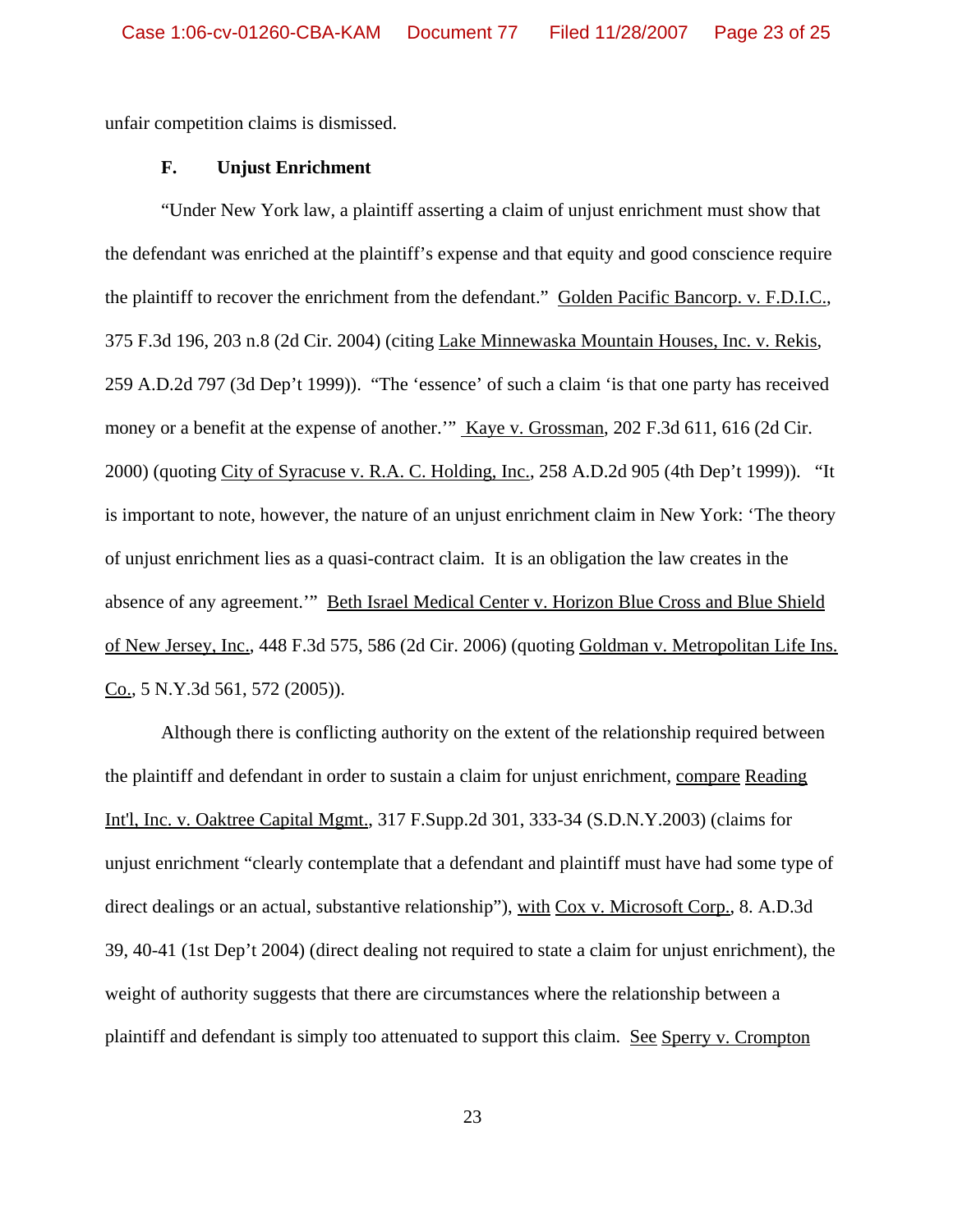Corp., 8 N.Y.3d 204, 215-16 (N.Y. 2007) (holding that while privity is not required, the connection between plaintiff and defendant is too attenuated to support an unjust enrichment claim); State ex rel. Spitzer v. Daicel Chemical Industries, Ltd., 840 N.Y.S.2d 8, 12 (1st Dep't 2007) (same); In re Canon Cameras, No. 05 Civ. 7233, 2006 WL 1751245, at \*2 (S.D.N.Y. June 23, 2006) (the relationship between the plaintiff and a particular defendant "may be too attenuated to support an unjust enrichment claim"); Redtail Leasing, Inc. v. Bellezza, No. 95-5191, 1997 WL 603496, at \*8 (S.D.N.Y. Sept. 30, 1997) ("[A]n unjust enrichment claim, which is a quasi-contract claim, requires some type of direct dealing or actual, substantive relationship with a defendant."); In re Motel 6 Sec. Litig., Nos. 93-2183, 93-2866, 1997 WL 154011, at \*7 (S.D.N.Y. Apr. 2, 1997) ("The requirements [of unjust enrichment] clearly contemplate that the defendant and the plaintiff must have had some type of direct dealing, an actual relationship or some greater substantive connection than is alleged in this case.").

In the instant case, plaintiff has alleged no prior course of dealing with the defendants. See Reading Int'l, Inc., 317 F. Supp. 2d at 334 (finding no unjust enrichment claim as plaintiff has "not alleged that they had a contractual or quasi-contractual relationship with defendants, and in fact have alleged no prior course of business dealings with defendants whatsoever"). Rather, plaintiff simply asserts that the defendants have been unjustly enriched by "illegally and improperly [selling] cigarettes in New York without charging applicable excise and sales taxes," and that this "conduct has improperly diverted cigarette sales from the Plaintiff." (Compl. ¶¶ 89- 90.) Although the plaintiff's claim recites the elements of unjust enrichment under New York law, the connection between plaintiff and defendant is too attenuated to support the claim. Allowing plaintiff to maintain such a claim "would remove the elements of unjust enrichment